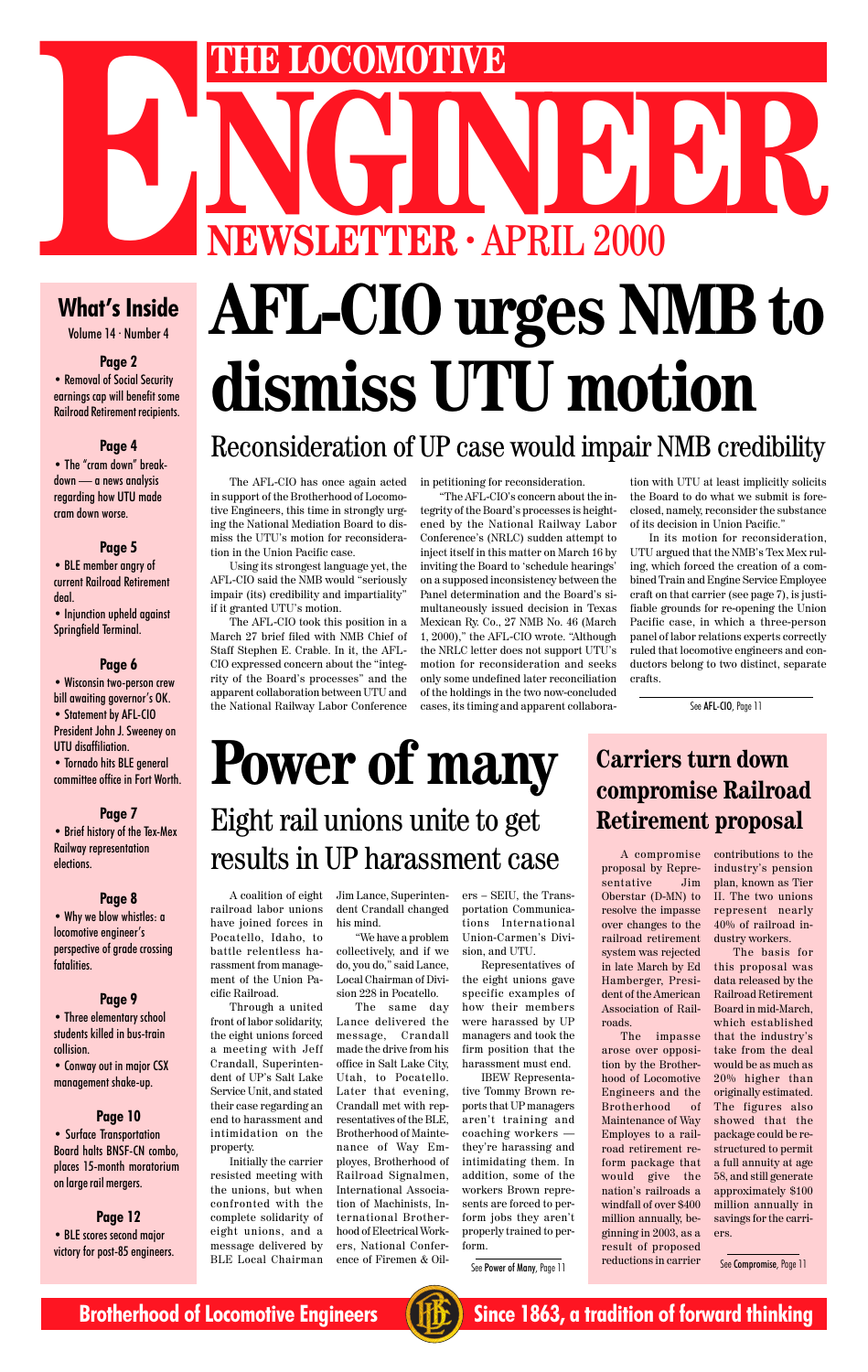## **DC Feedback: Protecting workers' rights**

Have a question about federal laws, Federal Railroad Administration rules that impact your job, or about pending legislation governing our industry? Send it to:

**D.C. Feedback Brotherhood of Locomotive**

#### **Engineers 10 G. Street N.E., Suite 480 Washington, DC 20002**

Or you can fax your questions to (202) 347-5237; or via e-mail to: bledc@aol.com.

If the BLE's National Legislative Office does not have the answer on hand (such as a federal interpretation), they'll get back to you as soon as possible. Select questions and answers will be published regularly in the pages of the Locomotive Engineer Newsletter.

This month's installment of DC Feedback deals with current protections for whistle blowers.

Dear Sir and Brother, In your letter of January 10, 2000, you request answers to the question: "Did President Clinton sign into law that whistle blowers, who report unsafe acts that are sanctioned by the railroad and its officials, can not be fired or disciplined?" The statute you refer to is found in U.S. Code

Title 49 Section 20109, it states:

#### **Section 20109. Employee protections**

(a) Filing Complaints and Testifying — A railroad carrier engaged in interstate or foreign commerce may not discharge or in any way discriminate against an employee because the employee, whether acting for the employee or a representative, has —

(1) filed a complaint or brought or caused to be brought a proceeding related to the enforcement of this part or, as applicable to railroad safety, chapter 51 or 57 of this title; or

(2) testified or will testify in that proceeding.

(b) Refusing To Work Be-

cause of Hazardous Conditions —

(1) A railroad carrier engaged in interstate or foreign commerce may not discharge or in any way discriminate against an employee for refusing to work when confronted

by a hazardous condition related to the performance of the employee's duties, if —

(A) the refusal is made in good faith and no reasonable alternative to the refusal is available to the employee;

(B) a reasonable individual in the circumstances then confronting the employee would conclude that —

(i) the hazardous condition presents an imminent danger of death or serious injury; and

(ii) the urgency of the situation does not allow sufficient time to eliminate the danger through regular statutory means; and

(C) the employee, where possible, has notified the carrier of the hazardous condition and the intention not to perform further work unless the condition is corrected immediately.

(2) This subsection does not apply to security personnel employed by the carrier to protect individuals and property

transported by the railroad.

## **LEGISLATIVE UPDATE Social Security changes to benefit railroad retirees**

(c) Dispute Resolution – A dispute, grievance, or claim arising under this section is subject to resolution under section 3 of the Railway Labor Act (45 U.S.C. 153). In a proceeding by the National Railroad Adjustment Board, a division or delegate of the Board, or another board of adjustment established under section 3 to resolve the dispute, grievance, or claim, the proceeding shall be expedited and the dispute, grievance, or claim shall be resolved – An employee of a railroad carrier may not seek protection under both this section and another provision of law for the same allegedly unlawful act of the carrier. (e) Disclosure of Identity –

The Brotherhood of Locomotive Engineers, in conjunction with the George Meany Center for Labor Studies, will be conducting six fourday hazardous waste/chemical emergency response training programs at the Center's campus in Silver Spring, MD. The training is scheduled for the following dates:

> **May 21-25, 2000 June 4-8, 2000 July 16-20, 2000 August 6-10, 2000 August 13-17, 2000 August 20-24, 2000**

This training addresses the required procedures and different levels of response and worker protection in case of a hazardous materials release. Advanced classroom instruction as well as intensive handson drills, including a simulated hazmat response in full safety gear, are also part of the program.

Grant funds support transportation, lodging, and meals for all program participants. In addition, participants who are unable to receive pay through the railroad to attend training will be eligible for a stipend of \$107 per day.

Space is limited to 25 for each program and participants will be selected on a first-come, first-served basis.

If you are interested, please contact Betty Child of the BLE Washington Office at: (202) 347-7936, ext. 11; fax: (202) 347-5237; or e-mail: bledc@aol.com.

## **Hazmat safety plan** George Meany Center offers free training course to railroaders

(1) Except as provided in paragraph (2) of this subsection, or with the written consent of the employee, the Secretary of Transportation may not disclose the name of an employee of a railroad carrier who has provided information about an alleged violation of this part or, as applicable to railroad safety, chapter 51 or 57 of this title or a regulation prescribed or order issued under any of those provisions. (2) The Secretary shall disclose to the Attorney General the name of an employee described in paragraph (1) of this subsection if the matter is referred to the Attorney General for enforcement.

(Pub.L. 103-272, Sec. 1(e), July 5, 1994, 108 Stat. 867.)

Before taking any action against an employer it is important to document your safety concerns and be prepared to offer witnesses to your actions. •

On April 7, President Clinton signed into law the elimination of the earnings cap for Social Security, and, in doing so, also eliminated the earnings cap for recipients of Railroad Retirement who are between the ages of 65-69.

By law, the Railroad Retirement Board applies the Social Security Act earnings restrictions to railroad retirement annuities, in addition to certain other work restrictions specified by the Railroad Re-

tirement Act that are not changed by this legislation.

Under the two tier railroad retirement system, tier I railroad retirement benefits and vested dual benefits paid by the Board to employees, spouses and survivors, as well as the tier II benefits paid to survivors, are subject to earnings deductions just like social security benefits, if post-retirement earnings exceed certain exempt amounts.

Retroactive to January 1, 2000, the amendments eliminate deductions of \$1 in benefits for every \$3 in earnings over \$17,000 previously applied until age 70 to those of full social security retirement age. Full retirement age ranges from age 65 for those born before 1938 to age 67 for those born in 1960 or later. These deductions, however, will remain



in effect for the months before the month of full retirement age during the calendar year of attainment.

In the years before the year of full retirement age, the earnings deduction

> of \$1 in benefits for every \$2 over the exempt amount, \$10,080 in 2000, also remains in effect.

*This legislation does not eliminate the railroad retirement work restrictions* which are not included in the Social Security Act. A railroad retirement annuity is still not

payable for any month in which an annuitant works for a railroad or a railroad labor organization, regardless of age. Nor does the legislation affect the tier II railroad retirement earnings deductions that apply to employees and spouses who work for their last preretirement non-railroad employers. These additional deductions of \$1 for every \$2 in earnings up to a maximum reduction of 50 percent continue to apply to tier II benefits, and supplemental employee annuities, regardless of age or the amount of earnings. The special restrictions that apply to disability annuitants have also not changed.

Earnings consist for these purposes of all wages received for services rendered, plus any net earnings from self-employment. Interest, dividend,

certain rental income or income from stocks, bonds, or other investments are not considered earnings for these purposes.

About 2,500 beneficiaries on the Board's rolls are affected by the new law. Retroactive payments, averaging about \$1,700, of benefits previously withheld for excess earnings, as well as the removal of any earnings deductions applied to those affected, should be completed by early July.

Removal of the earnings cap was a

benefit the Brotherhood of Locomotive Engineers fought for last year during negotiations to reform Railroad Retirement. The carriers, however, refused to negotiate with the BLE and BMWE after December of 1999.

The new law, passed unanimously by both houses of Congress, does not reduce income taxes for the elderly.

There are no plans to remove the earnings limit for early retirees in the 60 to 65 age group. •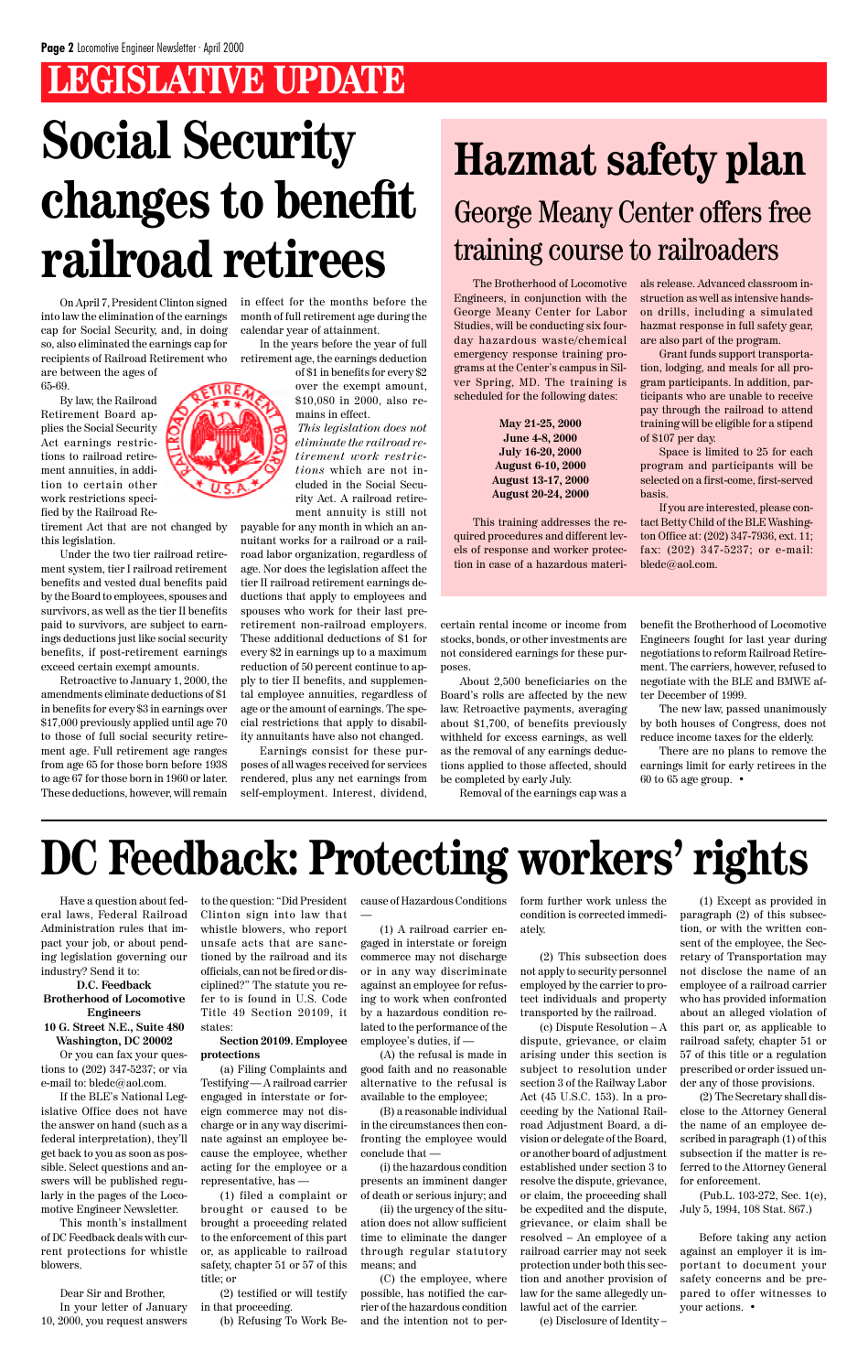## **BLE SENIOR REPORT**

## **RRB sets minimum customer service standards**

The U.S. Railroad Retirement Board's Customer Service Plan promotes the principles and objectives of customer-driven quality service agency-wide. The Board's plan states specifically the level of service that customers can expect, and an important part of the plan is a pledge to keep beneficiaries informed of how well the Board is meeting the plan's standards. The plan is reviewed and updated periodically as the Board gains more experience with it, compares its service with the best in business and considers feedback received from its customers.

The following questions and answers provide information about the Railroad Retirement Board's performance in the key areas of railroad retirement, disability and survivor benefit payments, plus railroad unemployment and sickness benefit payments, and the handling of correspondence during Fiscal Year 1999 (October 1998 – September 1999).

**1. What standards were used by the Board in Fiscal Year 1999 for processing applications for railroad retirement employee or spouse annuities?**

The Board's Customer Service Plan provides that if you filed for a railroad retirement employee or spouse annuity in advance, you will receive your first payment, or a decision, within 35 days of the beginning date of your annuity. If you have not filed in advance, you will receive your first payment, or a decision, within 65 days of the date you filed your application.

Of the cases processed during Fiscal Year 1999, 93.2 percent of employee and 95.5 percent of spouse applicants who filed in advance received a payment, or a decision, within 35 days of their annuity beginning date. Average processing times for employee and spouse applications were 10.4 and 7.7 days, respectively.

Also, of the cases processed, 96.2 percent of employee and 89.5 percent of spouse applicants who had not filed in advance received a payment, or a decision, within 65 days of their filing dates. In these cases, the average processing times for employee and spouse applications were 25 and 28 days, respectively.

**2. What standards were used by the Board in Fiscal Year 1999 for processing applications for disability annuities under the Railroad Retirement Act?**

The Board's Customer Service Plan provides that if you filed for a railroad retirement disability annuity, you will receive a decision within 105 days of the date you filed your application.

If it is determined that you are entitled to disability benefits, you will receive your first payment within 25 days of the date of the Board's decision, or the earliest possible payment date, whichever is later.

Of the cases processed during Fiscal Year 1999, 50.6 percent of those filing for a railroad retirement disability annuity received a decision within 105 days of the date they filed an application. The average processing time was 116 days. Of those entitled to disability benefits, 90 percent received their first payment within the Customer Service Plan's timeframe. Average processing time was 8.9 days.

#### **3. How did the Board's performance in the area of survivor benefits measure up to its standards in Fiscal Year 1999?**

Under the Board's Customer Service Plan, if you filed for a railroad retirement survivor annuity or a lumpsum benefit, you will receive your first payment, or a decision, within 65 days of the date you filed your application, or became entitled to benefits, if later. If you are already receiving a spouse annuity, you will receive your first payment, or a decision, within 35 days of the date the Board receives notice of the employee's death.

Of the cases processed during Fiscal Year 1999, 77.3 percent of the applicants for a survivor annuity received a payment or a decision within 65 days. In addition, 93.8 percent of the applicants for a lump-sum benefit received a payment or a decision within 65 days.

In cases where the survivor was already receiving a spouse annuity, 90.7 percent of the applicants received a payment or a decision within 35 days of the Board being notified of the employee's death. Average processing times for all recurring and lump-sum applications were 26 and 21 days, respectively.

**4. What were the standards for the handling of applications and claims for railroad unemployment and sickness benefits and how well did the Board meet these standards?**

Under the Board's Customer Service Plan, if you filed an application for unemployment or sickness insurance benefits, you will receive a claim form, or a decision, within 15 days of the date you filed your application. If you filed a claim for subsequent biweekly unemployment or sickness insurance benefits, you will receive a payment, or a decision, within 15 days of the date the Board receives your claim form.

During Fiscal Year 1999, 99 percent of unemployment benefit applications and 99 percent of sickness applications processed met the Board's standard. Average processing times for unemployment and sickness insurance applications were 1.6 and 2.8 days, respectively.

In addition, 99.5 percent of subsequent claims processed for unemployment and sickness benefits met the Board's standard for Fiscal Year 1999. Payments are issued within two business days of processing. The average processing time for claims was 3.9 days.

#### **5. How well did the Board meet its standard for replying to correspondence in Fiscal Year 1999?**

The Board's standard provides that when you inquire by letter, you will receive a reply within 15 days of the date the Board receives your inquiry. If for any reason the Board cannot reply within that timeframe, it will acknowledge the letter and tell you how long it

will be before your questions can be answered fully.

In Fiscal Year 1999, 99 percent of all correspondence the Board received was responded to, either with an acknowledgement or with a final reply, within the standard.

#### **6. How did the Board's performance in meeting its standards in Fiscal Year 1999 compare to its performance in Fiscal Year 1998?**

Fiscal Year 1999 performance versus the customer service standards remained at the same high level when compared to Fiscal Year 1998 performance.

The most marked improvement was shown in the processing of applications for disability annuities. For cases processed during Fiscal Year 1999, 50.6 percent received a decision within 105 days of their filing dates as

compared to 28.1 percent in Fiscal Year 1998; and the average processing time in these cases improved to 116 days, as compared to 143.9 days last year. Of those entitled to benefits, 90 percent received their first payment within the Customer Service Plan's standard, with an average processing time of 8.9 days, as compared to 84.2 percent and 12.3 days, respectively, in Fiscal Year 1998.

The processing of disability applications requires medical evidence and related documentation to establish entitlement; and obtaining this material can be a lengthy process. The Board continuously seeks improvements in collecting the required documentation to provide accurate and more timely handling of applications.

Only in the handling of sickness insurance applications was there a slight decline in performance versus the standards, when compared to Fiscal Year 1998. Performance declined marginally to 99 percent during Fiscal Year 1999 compared to 99.2 percent for Fiscal Year 1998. However, this performance still exceeded the target of 98.8 percent set for the Board in its Annual Performance Plan.

**7. Can beneficiaries provide feedback to the Board about the service they receive?**

A Customer Assessment Survey form is available in every field office allowing beneficiaries to evaluate the service they received and suggest how the Board can improve its service. Persons not satisfied with the service they received may contact the manager of the office with which they have been dealing or the regional director who is responsible for that office. Their names and addresses are available in each office.

The addresses and phone numbers of all RRB field offices are available on the Board's web site at www.rrb.gov or by calling the toll-free RRB Help Line at (800) 808-0772. The Help Line is an automated service available 24 hours a day, 7 days a week. •

### Railroad Retirement informational conferences for 2000

The U.S. Railroad Retirement Board will conduct free informational conferences this year.

On-site registration begins at 8 a.m. for each conference. All sessions begin promptly at 8:30 a.m. and end at 12:15 p.m. Dates and locations are as follows:

**May 11 • Kansas City, Kan.** Reardon Civic Center, 500 Minnesota Ave.

**May 12 • Denver, Colo.** Radisson Hotel, Denver Stapleton Plaza, 3333 Quebec St.

**May 12 • Little Rock, Ark.** Embassy Suites, 11301 Financial Centre Parkway

**May 12 • Strongsville, Ohio** Holiday Inn, SouthPark Center, 15471 Royalton Road (Rt. 82)

**May 19 • Birmingham, Ala.**

Medical Forum, 950 22nd St. North **June 2 • Woburn, Mass.**

Ramada Inn, 15 Middlesex Canal Park Rd. (Exit 35 off Rt. 95/Rt. 128)

**June 9 • Billings, Mont.** Sheraton Hotel, Tempest Room, Third Floor, 27 North 27th St.

**June 15 • Eagan, Minn.** Yankee Square Inn, 3450 Washington Drive, I-35 E & Yankee Doodle Rd.

**September 15 • Spokane, Wash.** Airport Ramada Inn, Spokane International Airport

**October 13 • Fort Worth, Texas** Holiday Inn South, 100 Alta Mesa East Blvd.

**October 13 • Houston, Texas** University Hilton Hotel, 4800 Calhoun Road, Room 275

**October 27 • Metairie, La.** Holiday Inn, I-10 & Veterans Blvd.

**November 2 • Louisville, Ky.** Executive Inn, 978 Phillips Lane

**Nov. 3 • Barboursville, W.Va.** Best Western-Gateway Conference Center, 6007 U.S. Route 60 E

**November 17 • Charlotte, N.C.** Sheraton Airport Plaza Hotel, I-85 & Billy Graham Parkway

**Nov. 17 • Albuquerque, N.M.** AmeriSuites, 6901 Arvada N.E.

**December 8 • Jacksonville, Fla.** Holiday Inn-Baymeadows, 9150 Baymeadows Road

**Clip & Save!**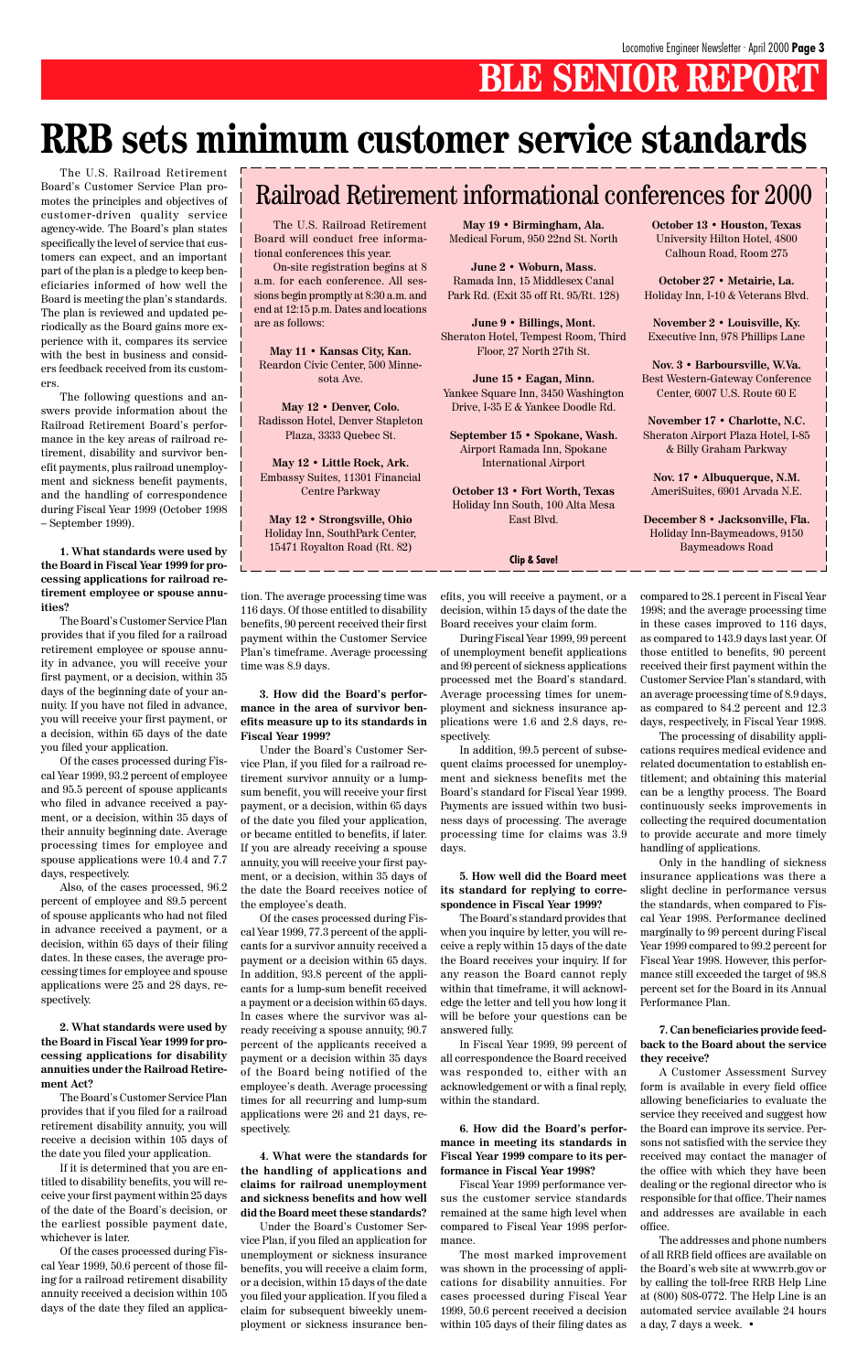#### **BLE News Analysis**

Talks between the AFL-CIO affiliated rail unions and the National Railway Labor Conference (NRLC) to end the practice known as "cram down" collapsed during the last week of March. To understand why the negotiations failed, as well as what the future holds, it is important to know how "cram down" came to be, and how an agreement recently reached by the United Transportation Union (UTU) actually made "cram down" worse.

#### **Early History**

The Transportation Act of 1920 introduced the concept of preemption, or overriding, of conflicting laws into Interstate Commerce Commission (ICC) oversight of railroad mergers. Because a variety of state laws and federal antitrust statutes often were used to derail mergers, and since the federal government adopted a national rail transportation policy of consolidation of America's railroads after World War I, preemption made perfect sense. However, nothing in the legislative history of the Act — or in ICC or court decisions — suggested that preemption was applicable to railroad labor relations, or to the collective bargaining agreements (CBAs) between any rail union and the carriers involved in mergers or other financial transactions.

Labor and management reached a national agreement in 1936, known as the Washington Job Protection Agreement (WJPA). The WJPA set forth protective standards to be applied when railroad workers were adversely affected by mergers or consolidations. WJPA required that changes in CBAs had to be negotiated and, although it did permit ultimate arbitration of disputes, there were no time limits for reaching merger implementing agreements.

In 1940, the Interstate Commerce Act (ICA) was amended again. The national policy embodied in the 1920 Act was abandoned, in favor of ICC promotion of voluntary mergers and consolidations. The preemption provisions were continued and language was added, mandating that ICC impose employee protective conditions as a prerequisite for merger approval; however, nothing was said by Congress about forcing changes in existing CBAs. Neither did the carriers attempt to do so in arbitration, nor did any arbitrator find that the CBAs were abrogated or changed as the result of a merger. During the latter half of the 1950s, the railroad industry tried — for the first time — to "cram down" changes to a CBA by relying on the preemption provisions of the ICA. The ICC rejected this approach in Chicago, St. Paul, Minneapolis & Omaha Ry. - Lease, 295 I.C.C. 701, 702 (1958), holding that "Congress has not conferred upon us the power to determine the disputes which are subject to the Railway Labor Act or questions regarding the jurisdiction of the National Mediation Board, which, in effect, is what North Western requests us to do."

The ICC again expressly rejected the carrier's contention that the preemption provisions of the ICA relieved them of the obligations under their CBA. The ICC held as follows:

*"By its terms, [the "cram down" provision] applies only to antitrust and other restraints of law .... Neither the Washington [Job Protection] Agreement nor the specific collective bargaining agreements between these roads and their employees is such a restraint....*

*\* \* \**

*"The designated 'exclusive and plenary power' of the [ICC] ... cannot be so broadly construed as to brush aside ... voluntary contractual agreements made binding by the force of law."*

Southern Ry. - Control - Central of Georgia Ry., 331 I.C.C. at 170 (1967). In a 1979 ruling that has become known simply as New York Dock, the ICC imposed employee protective conditions that continue today to be the standard in mergers involving Class I railroads. However, New York Dock did not expand preemption to the collective bargaining arena. In fact, as recently as early 1983, in Brotherhood of Locomotive Engineers v. Chicago & North Western Transp. Co., 360 I.C.C. 857, 861, the ICC once again acknowledged its lack of "expertise to place ourselves into the field of collective bargaining or labor management relations."

#### **"Cram down" since 1983**

However, just months later, in Denver & Rio Grande Western Ry. - Trackage Rights - Missouri Pacific R.R., Finance Docket No. 30000 (Sub-No. 18), the ICC held, for the first time, that CBA provisions could be preempted, and substitute provisions "crammed down." Subsequently, two New York Dock arbitrators relied upon this decision to "cram down" CBA changes in creating merger implementing agreements. What followed was a series of legal challenges that persisted for years. The ICC affirmed the arbitration decisions. The Unions appealed, and the U.S. Court of Appeals for the D.C. Circuit reversed the ICC. The railroad appealed that decision to the United States Supreme Court, which ruled in 1991 that the application of "cram down" to CBAs was legal. Norfolk & Western Ry. v. American Train Dispatchers Ass'n., 499 U.S. 117. Although the power to preempt or "cram down" — has been at the discretion of the ICC (and, since 1995, of the Surface Transportation Board (STB), which is the ICC's successor agency), the lack of a clearly-defined standard has permitted "cram down" to be used in an outrageous manner, including in the following circumstances:

## **The 'cram down' breakdown** How the UTU 'agreement' to end cram down made things worse

• to wipe out a CBA on CSX, more than 30 years after the transaction giving rise to the consolidation;

• to override a provision in a CSX agreement requiring the negotiation of any changes to a preexisting implementing agreement; and

• to enable the STB to overrule a finding by a New York Dock arbitrator that a carrier's attempt to merge UP seniority districts 11 years after a merger was not a New York Dock transaction.

In fact, there is no reported case where the ICC or STB overruled an arbitrator's decision to "cram down" agreement changes. As a result, rail unions have been forced to accept inferior implementing agreements, for fear that a New York Dock arbitrator or the STB will "cram down" even worse conditions.

#### **The battle over Linda Morgan**

Linda Morgan, a Democrat, was appointed Chair of the ICC by President Clinton in early 1994. She became Chair of the STB when that agency succeeded the ICC. Morgan became the poster child for "cram down" as agreement after agreement was abrogated during her tenure.

Her first term ended on December 31, 1998, but — under the law — she was permitted to continue in office for one more year. If she was not reconfirmed by the Senate by December 31, 1999, she was out.

On May 5, 1999, the AFL-CIO's Executive Council took an extraordinary step and unanimously passed a resolution opposing Morgan's renomination, because of her role as an agent of destruction of CBAs. The entire rail labor movement fought Morgan's renomination, with one exception (UTU). That fight was in vain, however, because President Clinton renominated Morgan during the early summer. Initially, the renomination was stalled in the Senate, while leaders of the House and Senate committees having jurisdiction over the railroad industry urged labor and management to try to negotiate an end to "cram down." On September 15th — while the negotiations were moving as slowly as Morgan's renomination — Senator Mike Crapo (R-ID) introduced a bill that was designated as S. 1590. The Crapo Bill provides that the "[Surface Transportation] Board shall not, under any circumstances, have the authority ... [to] break, modify, alter, override, or abrogate, in whole or in part, any provision of any collective bargaining

agreement or implementing agreement made between the rail carrier and an authorized representative of the employees of the rail carrier under the Railway Labor Act ... or ... provide th[is] authority ... to any other person, carrier or corporation." In other words, "cram down" would be illegal.

Negotiations between the unions and the NRLC to end "cram down" collapsed without agreement in October, and rail labor geared up for a fight to push the Crapo Bill. Rail labor also convinced Senator Bob Torricelli (D-NJ) to put a "hold" on the Morgan nomination, which stalled it altogether.

What happened next could have been scripted by Machiavelli. Ed Hamberger, President of the Association of American Railroads (AAR) the same Ed Hamberger who also recently refused a compromise proposed by Congressman Jim Oberstar to resolve the dispute over railroad retirement — contacted AFL-CIO Secretary-Treasurer Rich Trumka and offered a moratorium on New York Dock notices, and "cram down," while labor and management negotiated new terms.

Trumka countered by insisting on a moratorium that would last until either legislative enactment of the agreed-upon changes or the end of the 107th Congress, essentially the end of 2002. Hamberger accepted this offer at a Capitol Hill meeting on November 9th, and confirmed his acceptance of the deal in phone calls to the White House, the DOT's General Counsel and Senator Hollings, who had sponsored Morgan's nomination.

Senator Torricelli, who had been der unrelenting pressure to release his "hold," did so, after confirming that the deal had been made. You can guess what happened next. Brother Trumka faxed Hamberger the written agreement outlining the understanding. Hamberger ducked and stalled until after Morgan was reconfirmed, and then reneged on the deal.

#### **Bargaining without leverage**

By the second week of December, the UTU — who had opposed the rest of rail labor and had pushed for Morgan's reconfirmation — began clamoring that we should rush back to the table. In January, Brother Trumka convened a meeting with rail labor representatives and offered to remove himself from the talks, if that was what they wanted. The consensus reached was to stay the course, and unite behind our

"(T)he AFL-CIO rail unions unanimously rejected the UTU agreement (and) returned to the table with the carriers to see whether the gaping holes in the UTU agreement could be closed."

See Cram Down, Page 5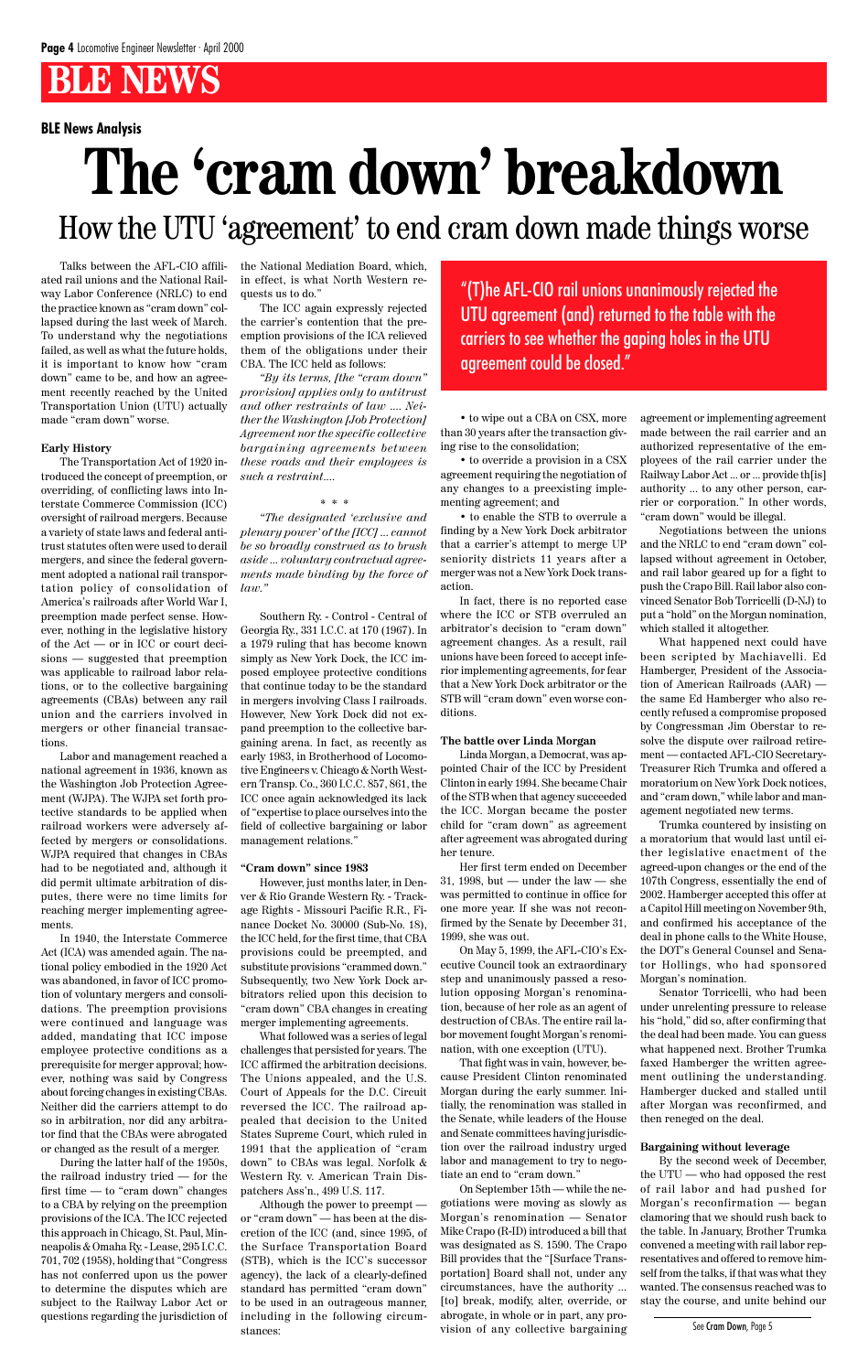double-crossed leader.

UTU President Little then launched a personal attack on Brother Trumka, and tried to drive a wedge between Rich and the rail unions. When that failed, he went to the table by himself and cut a deal with the carriers that UTU claims "ended cram down." But, instead of ending "cram down" what Little actually agreed to would have:

• made "cram down" the law of the land, because the current discretionary STB power to override CBAs would have been converted into a legal right;

• permitted the use of the new "cram down" to establish a single, system-wide CBA;

• allowed an unlimited expansion of the size of seniority districts;

• failed to prohibit a carrier from arguing a position in an arbitration in

the event the union was unable to choose an agreement;

• allowed for the union's choice to be overridden if a single provision in the selected agreement was inconsistent with an agreement chosen by another union;

• permitted the carrier virtually absolute power in the selection of a seniority integration plan;

• permitted the carrier to "cram down" uniform payroll procedures on a system-wide basis, with no duty to bargain; and

• permitted the carrier to "cram down" what was vaguely termed as "uniform crew calling practices" on a system-wide basis, again with no duty to bargain.

The latter two provisions are significant, because they represent a grant of rights and powers to the carriers that they do not now have, even under the present, draconian "cram down" practice.

ment, faced with the reality of what UTU had done, they returned to the table with the carriers, to see whether the gaping holes in the UTU agreement could be closed.

After a series of intensive negotiations, things fell apart on March 28, with irreconcilable differences over unrestricted seniority district sizes, the ability to use the new rules to transfer agreement workers into non-agreement facilities to remove them from under their CBAs, and the ridiculously broad powers to "cram down" uniform system-wide "administrative procedures."

Although the AFL-CIO rail unions UTU is not at the table to prod anyone unanimously rejected the UTU agree-to engage in a race to the bottom. We must continue to hang tough and remain united on this issue, because the only ultimate success will be the passage of an abolition of "cram down," such as contained in the Crapo Bill, or similar language contained in two other bills pending in the House, which were sponsored by Congressman Oberstar (D-MN) and Congressman Jerry Nadler (D-NY).

#### **Where things go from here**

Despite deep divisions over railroad retirement reform, the AFL-CIO rail unions have stood shoulder-toshoulder on "cram down" remarkably well, in no small measure because the

At the March 14th meeting of the Rail Labor Division of AFL-CIO's Transportation Trades Department (TTD), a resolution calling for a TTD legislative mobilization to push S. 1590 — Senator Crapo's bill — was unanimously adopted.

That mobilization is in its earliest stages as you read this, and you will be called upon to carry your share of the burden in the coming weeks and months.

Stay tuned. •

#### Cram Down

#### Continued from Page 4

## Bargaining without leverage, UTU makes 'cram down' worse

Dear Editor:

I would like more information about what is going on with the Railroad Retirement system.

As almost everyone knows, this is our money that has been part of our compensation packages over the last two decades. To me, it sounds unethical that this money was always mentioned as our compensation. It has been used as leverage against us for getting substandard pay increases.

Now, it seems as though it is being leveraged against us again. They have been taking this money away from us for two decades up front and now, want to take it away from us on the back end.

To retire at 60 is really no deal at all. Many of us can go at 60 now. The way the carrier has managed to manipulate the government, they are just "steamrolling" over us from every angle.

We are literally being worked into the ground with policies like the "Availability Policy," which is now called "Attendance Guidelines." The only thing different is the name.

I knew there were evil men in this world but I did not realize how blatant they could be in respect that, they're accomplishing all this with the blessings of those in our judicial system. I have almost lost all hope that things will ever get better. How does one compete when there is not a level playing field?

The carriers have become artists at manipulating the truth and the judicial system is influenced by big money. It is hard to find an honest man amongst all that power and money.

Thank you for your time.

Sincerely, Bill Gray BLE Division 104 Spokane, Wash.

*(Editor's Note: Please see related article on Page 1, titled "Carriers turn down compromise Railroad Retirement proposal.")*

## BLE member angry over Railroad Retirement deal

## **Injunction against Springfield Terminal upheld by First Circuit**

The First Circuit Court of Appeals upheld a lower court's determination that Springfield Terminal Railway Company (ST) violated the Railway Labor Act by transferring switching work to Aroostook and Bangor Resources, Inc. (ABR), with whom ST shared common ownership.

In a ruling issued on April 5, Circuit Judge Carmit

Lipez, writing for the 2-to-1 majority, affirmed that the dispute was a "major dispute" under the Railway Labor Act, and that the plaintiffs in the case — the Brotherhood of Locomotive Engineers and the United Transportation Union — were

entitled to injunctive relief in order to preserve the status quo.

"It's a substantial victory for us, but we know the battle isn't over," said Springfield Terminal General Chairman Mike Twombly, who delivered key testimony during the hearings. "It's a real kick in the pants for Springfield Terminal. Had the ruling gone in their favor, it would have given them the green light to circumvent our collective bargaining agreements."

The dispute began in 1996, when ST demanded that BLE and UTU members who worked on switching crews accept a 26 percent pay cut and give back work rules. In 1998, after this demand was rejected by the unions' memberships, ST signed a joint use agreement with ABR — a non-union manufacturer of clothes pins and other wood products — that permitted ABR to perform its own intra-plant switching. ST personnel trained two non-union ABR employees in the use of a track mobile to handle the switching.

Shortly thereafter, a ST vice president who was involved in the failed la-

> bor negotiations suggested to ABR that it transport the track mobile from place to place on the line and perform switching work for other ST consignees, including Lincoln Pulp & Paper and Passadumkeag Stud Mill. Prior to ABR taking over this switching

work in May of 1988, BLE and UTU members working for ST had performed this service.

During this period, ST's President was David Andrew Fink, and ABR's President was his son, David Armstrong Fink. The Finks sat on the Boards of Directors of both companies, as did Richard Kelso and Timothy Mellon. In addition, the Finks and Mellon had ownership interests in both companies.

The Appeals Court found that ST had improperly used ABR as its "alter ego" in order to avoid the status quo requirement of the Railway Labor Act. Under the status quo requirement, parties to a major dispute are prohibited from engaging in any kind of self-help until all of the Act's procedures have been exhausted.

Under the terms of the ruling, ST is enjoined from transferring any non-ABR switching work to ABR, and ABR is enjoined from performing any non-ABR switching work that has been performed by ST. A dissent was filed by Circuit Judge Norman Stahl.

BLE General Counsel Harold A. Ross, who quarterbacked the successful legal effort, put the win in perspective. "For more than a decade, it has been difficult, if not impossible, for rail unions to convince a judge that a dispute is 'major' and to obtain injunctions against carriers' unilateral action against us. This decision represents a terrific victory for all operating craft employees."

The 54-page court ruling is available for download on the BLE website at the following address: http://www.ble.org/BLE\_Springfield.pdf

"It's a substantial victory

for us.... It's a real kick in

the pants for Springfield

Terminal."

— BLE General Chairman Mike Twombly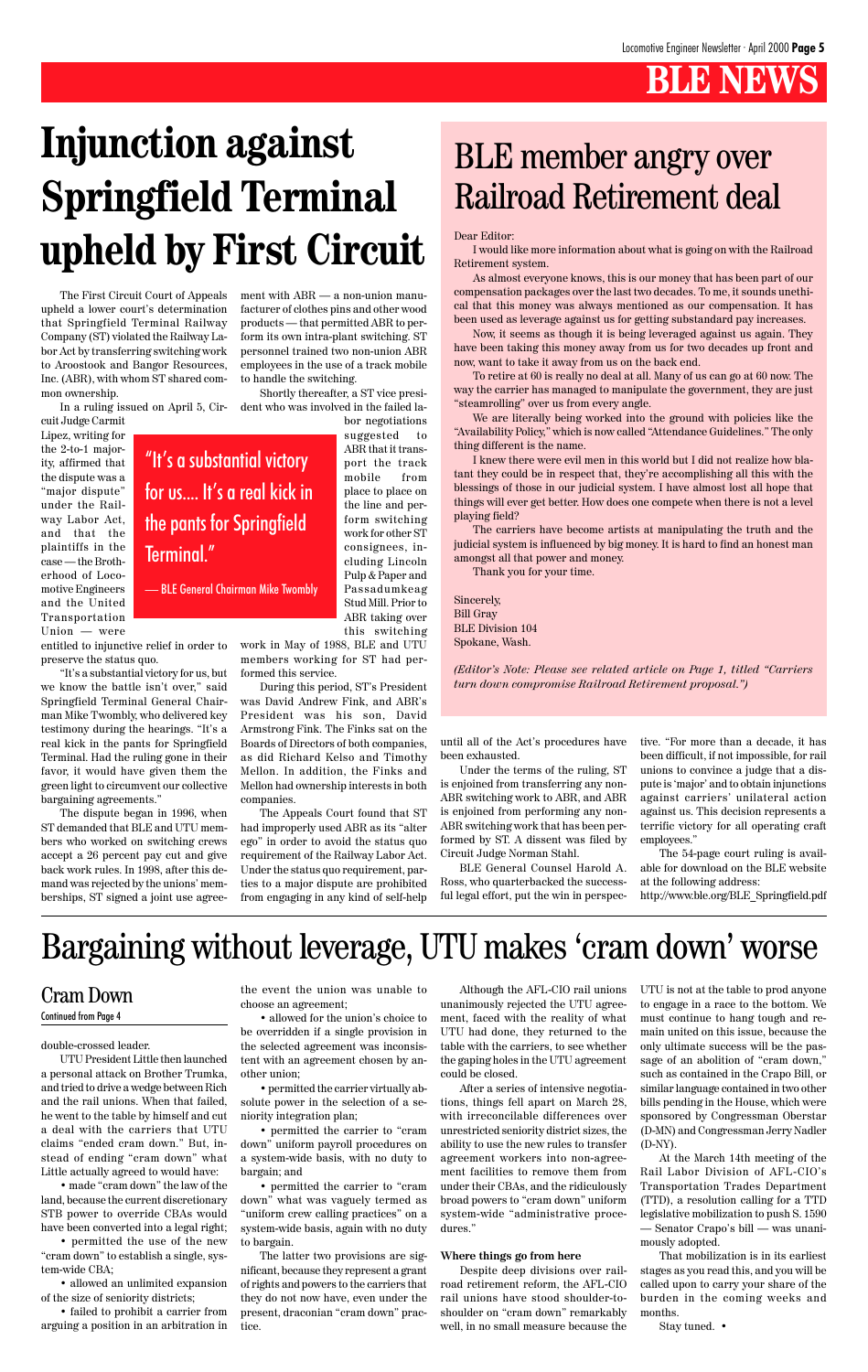The month of March went out like a lion for members of the Brotherhood of Locomotive Engineers in Fort Worth, Texas.

BLE Vice-General Chairman Dennis Pierce reported that the BNSF/Montana Rail Link General Chairman's office was hit by a tornado on March 28.

The BLE office is located on the 18th floor of a 35-story "glass tower" in downtown Fort Worth. More than 80 percent of the building's windows were knocked out during the storm.

"Our building was right in (the tornado's) path, so we took a direct hit," Pierce said.

The tornado, classified as an F2, had winds of up to 157 mph. It hit Fort Worth at approximately 6:30 p.m. No one from the general chairman's office was injured.

"We've been able to get into our offices on a limited basis and our suite did receive substantial damage," Pierce reported. "Several of our windows were blown out when the storm hit and there was a considerable amount of water, both from the storm as well as from the floors above, that entered the offices."

Fortunately, damage to important computer equipment was not as bad as originally feared. "Our computer system did suffer some water damage but it is back up and running with no loss of data," Pierce said. "It appears we were lucky compared to some of the other offices in the building.

"Although some claims conferences that were scheduled the week of the storm had to be postponed, we are back on schedule and most of the meetings, Public Law Boards and conferences previously scheduled are slated to go on as planned."

Officers are now working out of a temporary headquarters until approximately the end of May.

In the meantime, temporary hone numbers have been established for the following: General Chairman Merle Geiger, (817) 352-4371 or (817) 946-3125; Dennis Pierce, (817) 352-4375 or (817) 946-2792; Steve Bratka, (817) 352- 4374 or (817) 371-3863; Matt Wilson, (817) 352-4377 or (817) 313- 5730; and Patty Peterson, (817) 352-4372. Mail should be sent to the office's regular address, and the office fax number, (817) 338-9088, is still in use as it is forwarding to the temporary headquarters. Any e-mail messages sent from March 28 to April 10 were not received and should be resent. However, the office e-mail is running on an intermittent basis.

"We appreciate everyone's patience as we try to get back up and running," Pierce said.

## **Tornado hits BLE office in Fort Worth**

A two-person crew bill was approved by the Wisconsin State Assembly and Senate on March 19, and is now awaiting the signature of Governor Tommy Thompson.

Language of the bill, crafted primarily by the Brotherhood of Locomotive Engineers, will keep remote control technology out of Wisconsin and will keep two persons on the lead control locomotive.

"This important public and rail safety legislation could not have been achieved without the support of the BLE Divisions in Wisconsin," said BLE State Legislative Board Chairman Keith Luebke. "To those Brothers that testified, and others who called the legislative hotline, thank you. At no time have I been more proud of this Brotherhood, and the membership, for recognizing the inherent safety value of two people in the control cab."

The new legislation became necessary when management of Wisconsin Central found a loophole in the old twoperson crew law. WC has a specific run in which two locomotives are used one at the head end and one at the rear end of the train. While WC used a twoman crew for this run, it placed one engineer in each locomotive. This violated the intent of the law but not the letter of the law. The new legislation will close that loophole.

The pertinent portion of the bill, AB827, reads as follows:

"192.25 (2) No person operating or controlling any railroad, as defined in s. 85.01 (5), may allow the operation of any railroad train or locomotive in this state unless the railroad train or locomotive has a crew of at least 2 members. One of the individuals shall be a certified railroad locomotive engineer. The other individual shall be either a certified railroad locomotive engineer or a qualified trainman. A certified railroad locomotive engineer shall be present in the cab and shall operate the lead control locomotive at all times that the railroad train or locomotive is in motion. The other crew member shall be present in the cab of the lead control locomotive at all times that the railroad train or locomotive is in motion, but may dismount the railroad train or locomotive when necessary to perform switching activities and other duties in the course of his or her job." •

## **Wisconsin two-person crew bill awaiting governor's OK**

## Remote controls will be kept out of Wisconsin

WASHINGTON, March 17 — We are extremely disappointed with the decision of the leadership of the United Transportation Union to disaffiliate from the national AFL-CIO. Their decision will prevent the 60,000 UTU members from having the support and solidarity of their 13 million union brothers and sisters.

The leadership of this union has attempted to destroy another AFL-CIO union's bargaining rights at Union Pacific and take away members from that union — a direct violation of the AFL-CIO constitution. They have had every opportunity to abide by the decisions of the AFL-CIO arbitrators who, according to our constitution, resolve differences on membership issues among unions. The UTU's leadership petition was also dismissed by the National Mediation Board (NMB).

The leadership of UTU has forced its members to leave the AFL-CIO on another instance — they disaffiliated in 1986 and reaffiliated in 1989.

The unions affiliated with the AFL-CIO are committed to abiding by our constitution — a constitution which grows out of a democratic process. The AFL-CIO adamantly defends the integrity of each affiliate against such "raiding" by other AFL-CIO unions.

We urge the leadership of the UTU to reconsider this decision. Working men and women nationwide clearly have a stronger voice when they are united.

In the meanwhile, all UTU locals will be prohibited from participating in any state federation or local labor council.

### Statement by John J. Sweeney on UTU disaffiliation from AFL-CIO

### Secretary-Treasurers get hands-on training in Cleveland



### Two-person crew bill gets vetoed by Wyoming governor

A bill requiring two railroad crew members to be present in the cab of the locomotive at all times has been vetoed by Wyoming Governor Jim Geringer. BLE Wyoming State Legislative Board Chairman Kevin J. McCarthy reports that the bill passed the State Senate 25-5 and the State House of Representatives 36-24. McCarthy delivered testimony in favor of the bill to State Senate and House Committees. The BLE encourages all members in the State of Wyoming to contact Governor Geringer, a Republican, to voice their displeasure with his veto of this much-needed safety legislation. He can be contacted at the following: **Wyoming State Capitol Cheyenne, WY 82002 Phone: (307) 777-7434** Internet: http://www.state.wy.us/ governor/governor\_home.htm. E-mail: governor@missc.state.wy.us

Seven BLE members participated in a hands-on workshop for Secretary-Treasurers in Cleveland earlier this month.

They are, from left: John Underwood, Div. 143 (Manassas, Va.); K.P. Collins, Div. 462 (Arkansas City, Kan.); M.J. Newchurch, Div. 532 (Richmond, Va.); Gary Woo, Div. 152 (Fort Madison, Iowa); Lynn Hobson, Div. 165 (Louisville, Ky.); Lucy Ring, wife of H.E. Ring; and H.E. Ring, BLE Div. 597 (Indianapolis, Ind.).

During the two and a half day session, members learned proper record keeping techniques, computer applications, minute-taking procedures, methods for filing various Department of Labor and Railroad Retirement reports as well as Federal tax returns.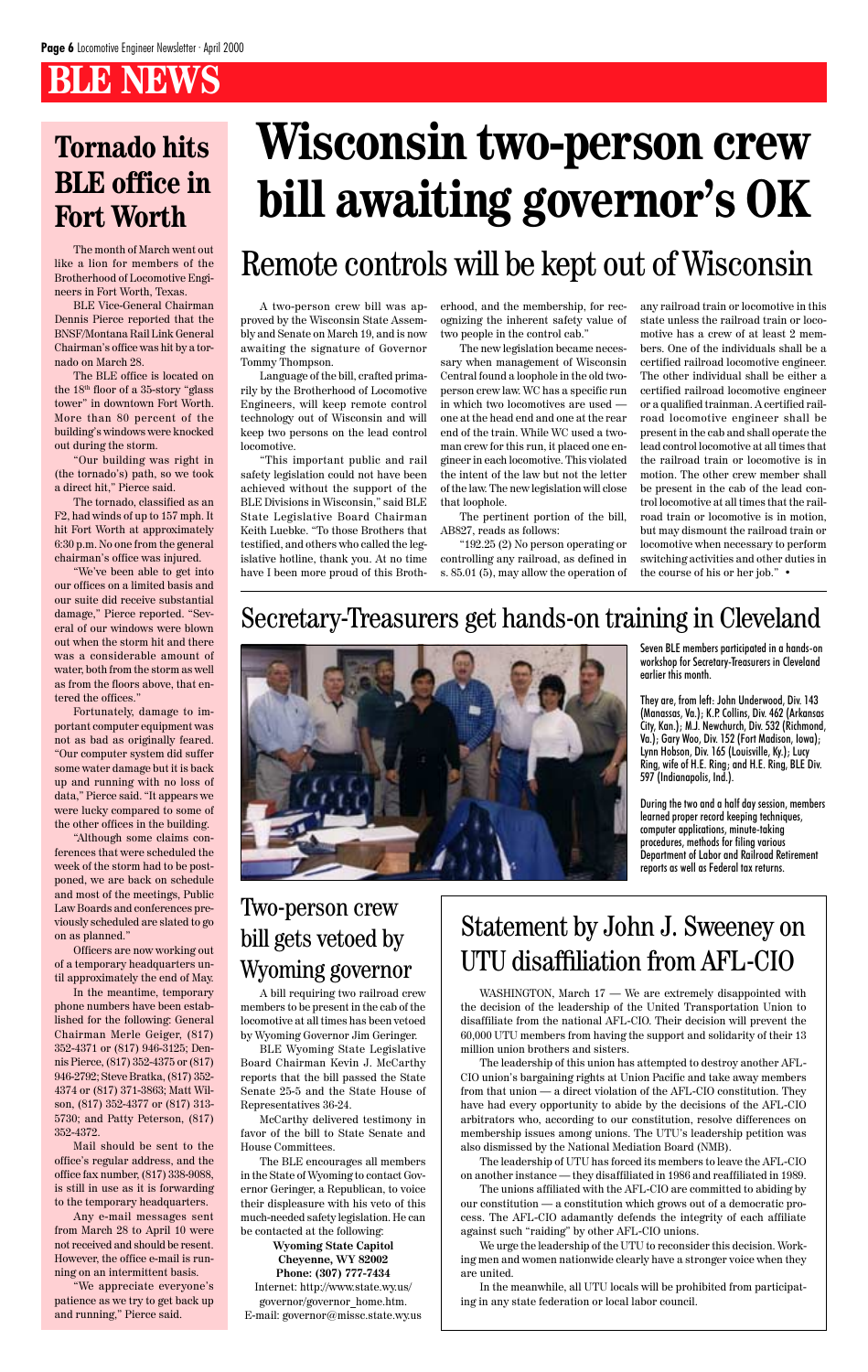While the Brotherhood of Locomotive Engineers was victorious in preserving distinct operating craft lines on the Union Pacific Railroad, the UTU destroyed them on the Texas Mexican Railway.

It is a sad story of craft elimination, and is typical of the slash and burn mentality of UTU leaders over the past 31 years. To prevent the BLE from holding a representation election for locomotive engineers that it almost certainly would have won, the UTU persuaded the National Mediation Board to combine the locomotive engineer and conductor crafts into a single "Train and Engine Service Employee" class on the Tex Mex.

#### **UTU members come to BLE**

More than one year ago, UTU members on the Tex Mex, a shortline on the U.S.-Mexico border headquartered in Laredo, Texas, approached the BLE and expressed interest in joining our organization. The 102 Tex Mex operating employees had been represented by the UTU for more than 25 years, but had become so dissatisfied with UTU leadership that a majority of locomotive engineers signed "A" cards, authorizing a representation election on the property.

In September of 1999, the BLE petitioned the National Mediation Board to hold a representation election for only the locomotive engineer craft. The UTU International, surprised to learn of the possible vote, petitioned the NMB to hold off on the election. They argued that, "The proper craft or class on Tex Mex is Train and Engine Service Employees."

#### **NMB halts election**

Even though BLE sought the representation election in September of 1999, the NMB held its decision on the case until March 1, 2000, the day after the specially appointed three-member panel of labor relations experts issued its decision in the Union Pacific case. In Union Pacific, the panel ruled correctly that locomotive engineers and

conductors represent two distinct crafts.

In Tex Mex, unfortunately, the NMB ruled — based on almost identical testimony from the UTU and the carrier — that the correct craft or class should be "Train and Engine Service Employees." Based on this ruling, NMB then dismissed BLE's application for a representation election for locomotive engineers.

Outraged by this decision, Tex Mex workers reacted quickly. In a matter of days, they signed enough A-cards to have an election for both conductors and engineers under the newly combined "Train and Engine Service Employee" craft.

NMB received the A-cards from BLE on March 7, and sanctioned another representation election.

#### **NMB halts election, again**

Then mysteriously — after filing all the paperwork, assigning an investigator, and obtaining a list of eligible voters from Tex Mex — the NMB quashed BLE's application for a representation election. Because of the creation of the single operating craft, the NMB ruled, a two-year ban on representation elections was placed on Tex Mex to promote "labor stability."

Throughout the process, a vast majority of Tex Mex workers pledged allegiance to the BLE, so much so that it became obvious that BLE would have won both representation elections had they been allowed to take place.

#### **Tex Mex workers condemn UTU President**

On January 6, 59 Tex Mex workers signed a letter condemning UTU President Charles Little for his attempt to force a combined craft of "Train and Engine Service Employees" down the throats of locomotive engineers and conductors. With only 102 operating employees on Tex Mex, the 59 signatures made it clear the BLE had a strong numerical advantage in any upcoming elections.

"We, on the Tex Mex, view your attempt to combine the crafts as a carrier initiated ploy that, if successful, will drastically weaken the representation of Tex Mex employees," the 59 workers wrote. "Your position that the lines of distinction between the craft of locomotive engineer and conductor have become blurred to the point of extinction is totally without merit on the Tex Mex."

In spite of this position taken by its own members, UTU proceeded to deliver damning testimony which allowed NMB to rule that the crafts were, indeed, combined.

#### **UTU becomes desperate**

The BLE obtained a copy of the January 6 letter signed by the 59 Tex Mex workers and posted it, along with the signatures, to its Internet website on March 21. Faced with such overMarch 26, 2000

Mr. Charles Little, President United Transportation Union 14600 Detroit Avenue Cleveland, Ohio 44107

Dear Mr. Little:

The issue on the Tex Mex Railway is all about dues money and keeping your salary. Isn't it. Charlie? In 26 years, we never got this much one-on-one attention from the UTU until the BLE showed up and now, here are UTU's Web site,<br>VPs, special reps, hired hands, pillow talk, and a Judas to make it look like it's about representation.

Brother David Snow is a conductor who believes he's never going to become an engineer. Conductors who signed his March 22 letter also deny they will ever be forced into engine service. Charlie, have you and the cadre showed them<br>or told them to read the 1985 National Agreement?

Brother Snow and his fellow conductors who disapprove of entering engine service will have a rude awakening. In your 1985 National Agreement, it clearly states that they will be forced into engine service or forfeit their seniority. In<br>plain English, doesn't this mean they will be terminated?

In the 26 years that UTU has "represented" Tex Mex brothersisisters, these jobs have been lost forever. rear brakeman, swingman, head brakeman, third man in yard. In just the past two years, Tex Mex has eliminated all yard jobs and the overtime associated with them thanks to your wonderful road switcher agreements. UTU vice presidents and general chairmen misied the men into believing they were the greatest things on this property. They know the Iruth now. The craft of engineer, the craft of conductor, and the craft of brakeman all have been abolished, thanks to you and an official of the Tex Mex. In your carrier-backed submission to the National Mediation Board, these three torical orafts were sideswiped and some 100 brothers turned into "Train and Engine Service Employees" overnight.

Instead of protecting our jobs, UTU has given them away. UTU has gutted the crafts on the Tex Mex. UTU has brought in no new jobs. When the UTU was caught and sanctioned by the AFL-CIO, you disaffilated. UTU lost the representation election on the Union Pacific. UTU is a rogue union. Yet here you come belowing that you are the savior of all rail labor and that there is no distinction between engineers and conductors. On Feb. 29, the National<br>Mediation Board ruled that there IS a difference on the UP...but on March 1, and thanks to you, the NMB r

I am grieved to read March 24th on the UTU Web site that my certified letter of January 6, 2000, to you has been lermed a fake by Brother Snow. I alono wroto and took the letter to his house where he set and reed the original, we talkod, and he signed an approval page that brothers before and after him signed. My January letter to you was approved by 59 members in expressing our opposition to becoming "Train and Engine Service Employees" and our<br>concern about one labor union attempting to destroy another labor union. Now it is March 26 and brothers are turn against brothers. Since it's all about dues money, don't you remember me? I've paid 39 years of BRT and UTU dues. Are you now buying elections with the war chest money?

) کی راسم J. J. Vara

Train and Engine Service Employee (ex-engineer, thanks to you) 314 James Court Laredo, Texas 78045

whelming numbers against it, UTU leaders resorted to outright fabrication and distortion of the facts in a desperate attempt to turn the tide.

On March 24, UTU posted a letter to its website written by UTU member David Snow, alleging that the certified letter and signatures posted to the BLE website were forged.

"A fake certified letter and plain pages with the signatures of 59 Tex-Mex employees accompanied the phony story," a UTU "news" release stated.

Even though Snow signed the January 6 letter that was posted to the BLE website, he alleged that he signed a blank piece of paper and never read the letter. Snow also falsely accused BLE officers of circulating the letter and gathering signatures.

#### **Setting the record straight**

In reality, the letter was written and circulated by J.J. Vara, a Tex Mex locomotive engineer and member of the UTU. Vara states that he — not BLE officers — visited Snow's house, reviewed the letter with him, and watched as Snow voluntarily added his signature to the list of names.

In a March 26 letter to UTU Presi-

dent Little, Vara expressed dismay that his letter had been dubbed a "fake" by Snow.

"I am grieved to read March 24th on the UTU Web site that my certified letter of January 6, 2000, to you has been termed a fake by Brother Snow. I alone wrote and took the letter to his house where he sat and read the original, we talked, and he signed an approval page that brothers before and after him signed," Vara wrote. "My January letter to you was approved by 59 members in expressing our opposition to becoming 'Train and Engine Service Employees' and our concern about one labor union attempting to destroy another labor union.

#### **Conclusion**

The BLE must wait two long years before coming to the rescue of Tex Mex workers. But sadly, nothing can be done

## **The Tex Mex saga**

## Why the UTU fought to eliminate crafts lines on Laredo shortline

to repair the damage done by UTU leadership. In their continued lust for dues money and political power, UTU leaders have ravaged the craft lines on Tex Mex and destroyed the historical crafts of locomotive engineer and conductor.

"Instead of protecting our jobs, UTU has given them away," Vara wrote. "UTU has gutted the crafts on the Tex Mex. UTU has brought in no new jobs. When the UTU was caught and sanctioned by the AFL-CIO, you disaffiliated. UTU lost the representation election on the Union Pacific. UTU is a rogue union. Yet here you come bellowing that you are the savior of all rail labor and that there is no distinction between engineers and conductors."

The bottom line, as usual with UTU leaders, comes down to money.

"The issue on the Tex Mex Railway is all about dues money and keeping your salary, isn't it, Charlie?" wrote Vara in his March 26 letter to the UTU President. "In 26 years, we never got this much one-on-one attention from the UTU until the BLE showed up.

"Since it's all about dues money, don't you remember me? I've paid 39 years of BRT and UTU dues. Are you now buying elections with the war chest money?" •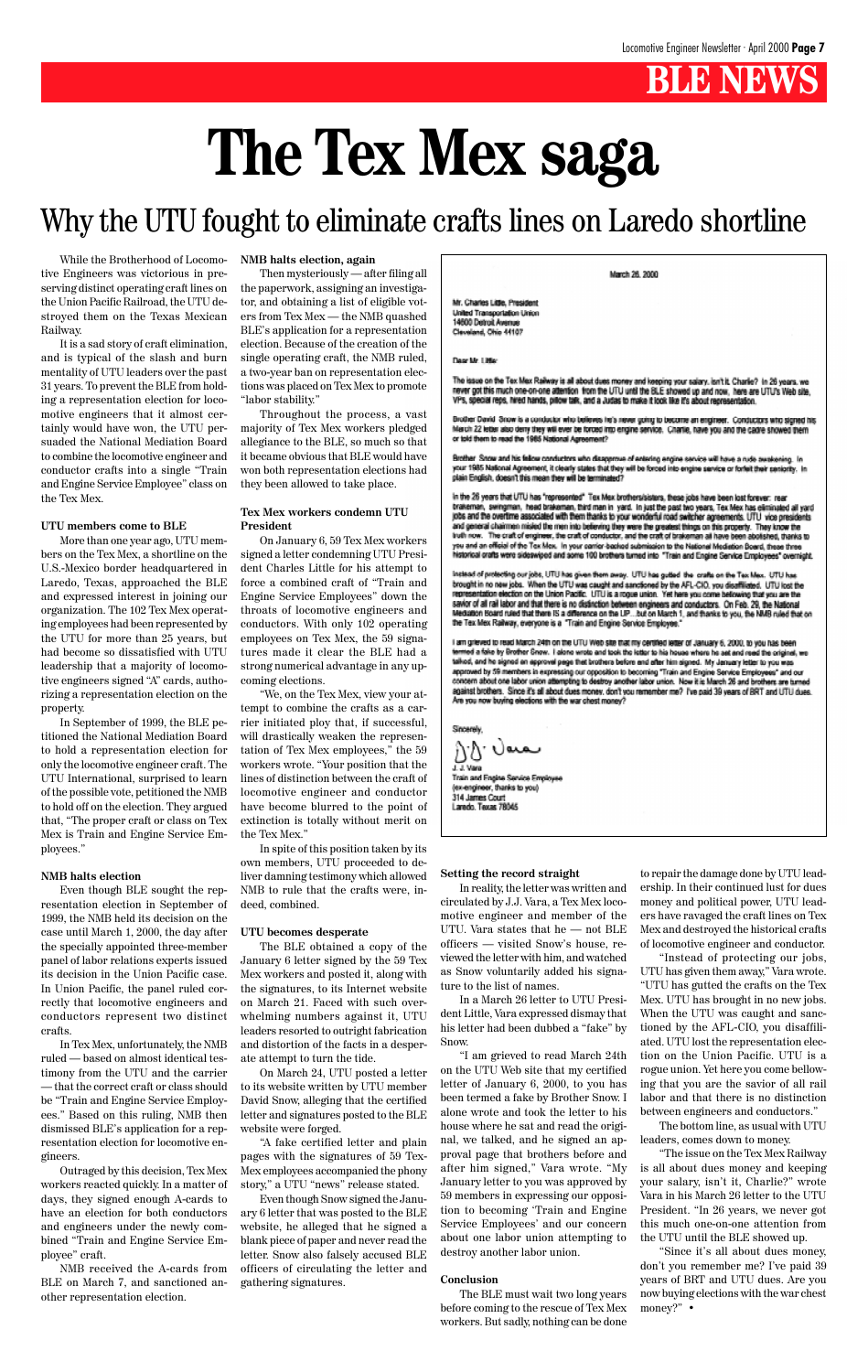## **BLE COMMENTARY**

**By Joseph D. "Tuch" Santucci BLE Division 10, Chicago, Ill.**

I was blowing the whistle almost constantly due to the close proximity of the crossings. As we started up the grade towards Route 173, we could see the "snitch lights" illuminating on the sides of the roundels, indicating the signals there the hotbox detector!" were activated and working properly. I had just come over Ida Avenue and no sooner finished whistling it when I began my sequence of two longs, a short and a long for Route 173. By this point my speed was starting to increase and I hit 42 mph.

We continued towards the crossing with the whistle and bell sounding. Then Brian screamed out"Oh my God!

As we closed in on Route 173, an auto rapidly approached and Brian, my conductor, yelled "that son of a b---- is going!" He was across and gone in an instant.

path, I was about 400 feet from the crossing and closing in at a little over 56 feet per second. I got enough of a look at the car to determine that it was a full sized GM product before it was gone.

Just then, I caught a flash of headlights in my peripheral vision to my lef It was just a brief flash of light. With the control stand to my left, the radio mounted above the automatic brake valve and the telemetry receiver mounted directly above the brake pipe gauges, my range of vision to the lef is greatly diminished.

At 2155 hours on the evening of Oct. 18, 1989, my life changed forever.

Before I could even react, there was a tremendous impact and horrible crashing sound and the screetch of grinding metal. The impact was so great that the engine leaned far over to my right, pushing me into the window. Brian was thrown out of his seat and onto the floor I immediately reached over and put the train into emergency. Simultaneously I jumped up and ran around to get behind the control stand. I remember thinking that we were about to go over onto our side and knew that I wanted more between me and mother earth than just a window. As I was moving to the backside of the control stand, I hit the Dispatcher call in button on the radio. This all happened within the course of maybe three seconds tops. It all seemed like it was in slow motion and took forever to occur. I honestly don't know how I managed to do so much in such a short time. I don't recall thinking about my actions at that moment, just doing them. It all happened far faster than it is taking you to read this.

A tremendous amount of activity was now taking place in an instant. As the engine came back down after leaning to the right, it bottomed out and began to bounce vertically. We bottomed out several times. And then the slack began to sight did to Brian. crash into us.

The moment he came directly into my enroute. He then asks if we are OK and if I'm helping Brian up off the floor and making sure he is OK when John calls back and says emergency people are we need any medical attention. Ironically, he is the only person from the railroad to ever ask that question that entire night until we talked to the claim agent much later.

By this point the Dispatcher has come onto the radio answering my call-in signal. I ran back over to it and yelled out that we just collided with a vehicle in Antioch. There are probably three things that a Train Dispatcher hopes to never ever hear. This is one of them. The

Dispatcher was my friend and a wellseasoned veteran, John Busa. He immediately knew what to ask and what to do.

"Which crossing? Do we need an ambulance?" *(What crossing is this? Oh s---!*

*What is the name of this crossing?)* "Uh, it's the second crossing west of

By now, the train has come to a stop. The Engineer on 43 hears this and tells John it is Rt 173. He again asks with the phone in his ear already ringing up the Antioch Police if we need an ambulance. I remember telling him, "It was a tremendous impact; ya, you better get one going!"

As Brian is getting his coat on, we now start to wonder about the train and hazmat. With the incredible slack action that had just taken place, we realize that we could very likely be derailed. We had a block of 22 empty 89 foot pipe flats in the middle of the train with heavy loads of roofing granules and rolled paper behind them. A quick look at the paperwork shows no hazmat back there. Relief, if only for a moment.

Brian heads out the front door to discover the steps are all smashed in on the left front and heads out the back door instead to proceed back to the scene. By now, the ghouls are all coming out in force to take a look at what happened. I have people approaching the engines to see the carnage. I actually had to threaten one guy with two little kids with arrest. He was telling me it was "his right" to see this. I told him the police would take him to jail if he came any closer.

I proceeded to make a quick inspection of the motive power to check for any kind of fire or fuel leaks. I took a quick look at the damage and almost lost it. There was flesh and hair on the left front side of the Number 1 trucks and on the remains of the steps. I quickly climbed back into the cab to see if Brian had made exceeding 20 mph the rest of the trip. it back there yet. Just as I entered the cab again, John called to see if we had any more information about injuries. That was just about the time Brian came upon a body of a now deceased, 16-year-old girl. The emegency response people had arrived just moments before Brian found her, but hadn't reached him or her yet. How he stayed in one piece is beyond me. He must have found that hidden strength we all have. I reported this information to the Dispatcher This news totally devastated me. I can only imagine what this

During this period of time, I performed two tasks that I never once even thought about doing. I just did them. First, I sat down and pulled out a sheet of paper and wrote out every possible detail I could remember that occurred just prior to and then after the point of impact. Then I went outside and did a thorough inspection of my motive power and made a full report of all damages. Upon inspecting the right rear of the 6522, I discovered the ballast in the rear of the locomotive has been pushed through the carbody just above the access door to right rear sander relays. This most likely happened either when the train started to slam into us or when we bottomed out all those times. Both of these documents were later subpoenaed as evidence. Now the Paramedics are working feverishly to remove another person, another young girl from the  $\operatorname*{carI}\nolimits$  was told they used the "jaws of life" to assist in extracting her from the car Brian informs me that another fatality is discovered; another 16-year -old girl. The girl trapped in the car is still alive though. By this point, two officers from the Antioch Blice Department arrive and board the locomotive. Both of them realize the hell I am

going through and do their best to calm me down. I quit smoking in 1982, but the first thing I asked the two officers for is a cigarette. They interviewed me and informed me that the coroner had been called and he, too, would have to interview me before we would be released. They stayed up there with me for quite some time to make sure I was going to be OK. They also kept asking me if I needed any medical attention.

What seemed like an eternity passed and Brian told me that the third girl, the driver of the car had also passed away. I relayed this information to John and informed him that both Brian and myself wished to be relieved. He relayed that information to the Chief. A little while later, he came back on to inform us that the Trainmaster at Schiller Rrk refused our request as he was planning to run a work train in the morning and didn't want to "waste this crew for us." How considerate and compassionate. There was no love lost between the Trainmaster and I prior to this, and this gave me all the reason to despise him yet even more. He never even left the office to head up to the scene. He told us later that he figured there was no reason for him to be there and also there was nothing he could do anyway.

After the Paramedics were finished, Brian was brought up to the head end by another one of Antioch's finest. We were told that the Coroner was out for the evening and was enroute to interview us and pronounce death, but it would be awhile. A WC track supervisor and a signal maintainer had arrived at the scene and had talked to Brian. The track supervisor was kind enough to inspect the train for us, and to our shock, inform us that everything was on the rail and nothing shifted or off center.

Finally, the Coroner arrived and interviewed us. He too, was very compassionate and did his best to make us feel at ease. With all of that finally taken care of, we were released at 2329 hours, one hour and 34 minutes after the collision occurred.

Neither Brian nor I felt we were in any condition to proceed, but our old pal, the Trainmaster at Schiller Prk, thought otherwise. We then proceeded to take the train east to Schiller Rrk, never once When we finally arrived at Schiller at 0120, the Trainmaster started to give us all kinds of instructions about our setout and pickup and taking the train through to the IC at Markham. We informed him we were all finished for the rest of the evening and to call a cab. I told him if he so worried about the train he could take it himself.

Upon our arrival in the office there, the Trainmaster told us we need to call the Antioch Police as they had a couple of more questions they needed answered and to call the claim agent. We did both. While talking to the claim agent, he ask if we were alright and if we needed medical attention. After getting all this taken care of, we finally got our cab to the hotel. I didn't sleep a wink the entire night (or morning as was the case). I kept going over time and time again, what had transpired. I was trying to think of what I should have done differently. Maybe I should have laid-off sick. Something, anything. The years later, I still wonder. I did nothing wrong. I violated no rules and broke no laws. Yet I got all the guilt. I don't suppose it helped when the word "babykiller" was mentioned by someone close to one of the deceased in the media. Wah, right, like I chased these three girls down the street, up their driveway and into the garage, then hit them when they weren't looking. Interestingly enough, the driver of the car didn't go to school that day as she was "too sick." Apparently she made a complete recovery in time to go out that evening and play cat and mouse with the car in front of them that made it across the tracks without getting hit. This was all learned during the period of discovery.



## **Why we blow whistles**

Brother "Tuch" Santucci

The following legal proceedings only helped to make this situation worse. I spent over seven hours in deposition and have the transcripts to prove it. Lawyers! The families made sure I was served with a subpoena on Thanksgiving Day. Fortunately for me, I wasn't home to receive it. I guess this was their way of getting even. Screwed up their plans.

I never saw the car. It never made past the front of the engine. The front drawbar hit solidly right behind the right front wheel-well. The car was spun a little more than sideways and wound up completely off the road and onto the right of way just east of the crossing. The engine block was ripped completely out of the car. The dashboard was also torn out. The speedometer was stuck at 50 mph. The two passengers never had a chance. At least one of them was physically struck by the locomotive. I did see pictures of the car some time laterIt once was a Chevy Caprice. It was completely destroyed. The salvage yard where it was taken eventually scrapped it as they said absolutely nothing was salvageable on it.

In the legal proceedings that followed, first I was accused of speeding. They had a witness who claimed I was going at least 70 mph. That was proven to be false. The final results were something like 42.1 mph. Then, I was accused of not whistling — again, disproven. Finally they tried to say the crossing signals were not functioning. The kid who made it across in front of us, after first denying even being there or knowing these girls, claimed he was on the crossing and we were right there and the signals were not working. They also brought in a police dispatcher who claimed she too was almost hit by a train at that very crossing the day prior to the wreck. Unfortunately for her, the Dispatcher's sheet and hotba detector tapes showed no train within 25 miles of that crossing at the time she swore it happened. A witness stopped at the crossing heading the other way stated they were working just fine as he saw them and was stopped awaiting our passage.

The legal proceedings were all settled in 1992 outside of court and fortunately for Brian and myself, we didn't have to testify. From what my lawyer told me, the families actually lost money by filing suit. Too bad, so sad.

Am I bitter about the legal proceedings? Damn right I am. My world was turned upside down by somebody else's negligence and I had to defend myself and my actions. Some lawyers approached these families telling them they could make millions over this. Don't accept responsibility just sue somebody else. I feel terrible enough that these young girls died, but don't make me the scapegoat for something I didn't do Maybe the mother of the girl who cut school that day for allegedly being sick should shoulder the responsibility. Did it ever occur to her that just maybe her daughter was too sick to drive? As a result, they all wound up dead. I have been involved in several crossing collisions since then and a suicide. Ironically the suicide occurred just nine days after the Antioch episode and just five miles from that scene. Maybe life truly is stranger than fiction. • • • *Editor's Note: With the Federal Railroad Administration holding public hearings on whistle ban legislation (see page 9), we felt it was important to publicize the locomotive engineer's perspective in fatal grade crossing collisions.*

The emergency rate of brake pipe application was advancing through the train at a rate of 900 feet per second. This means that the entire train would not be into the emergency application for about seven seconds from the time I first dumped the air An emergency application of the brakes starts a sequence of events that cannot be controlled. Two of them are slack action as the train is slowing down rapidly at different rates and a tremendous change in the dynamics of the train make-up occurring simultaneously. The tail end of the train is still moving at the speed it was when I first put it into emergency. The head end is trying to stop at the same time. The run in of slack was incredible. As it started to reach us, it slammed hard into the engines throwing both of us forward into the front bulkhead of the cab. It hit us again several more times. Now we were slowing down rapidly

> *A locomotive engineer for Illinois Central, Brother Santucci joined the BLE on July 1, 1979.*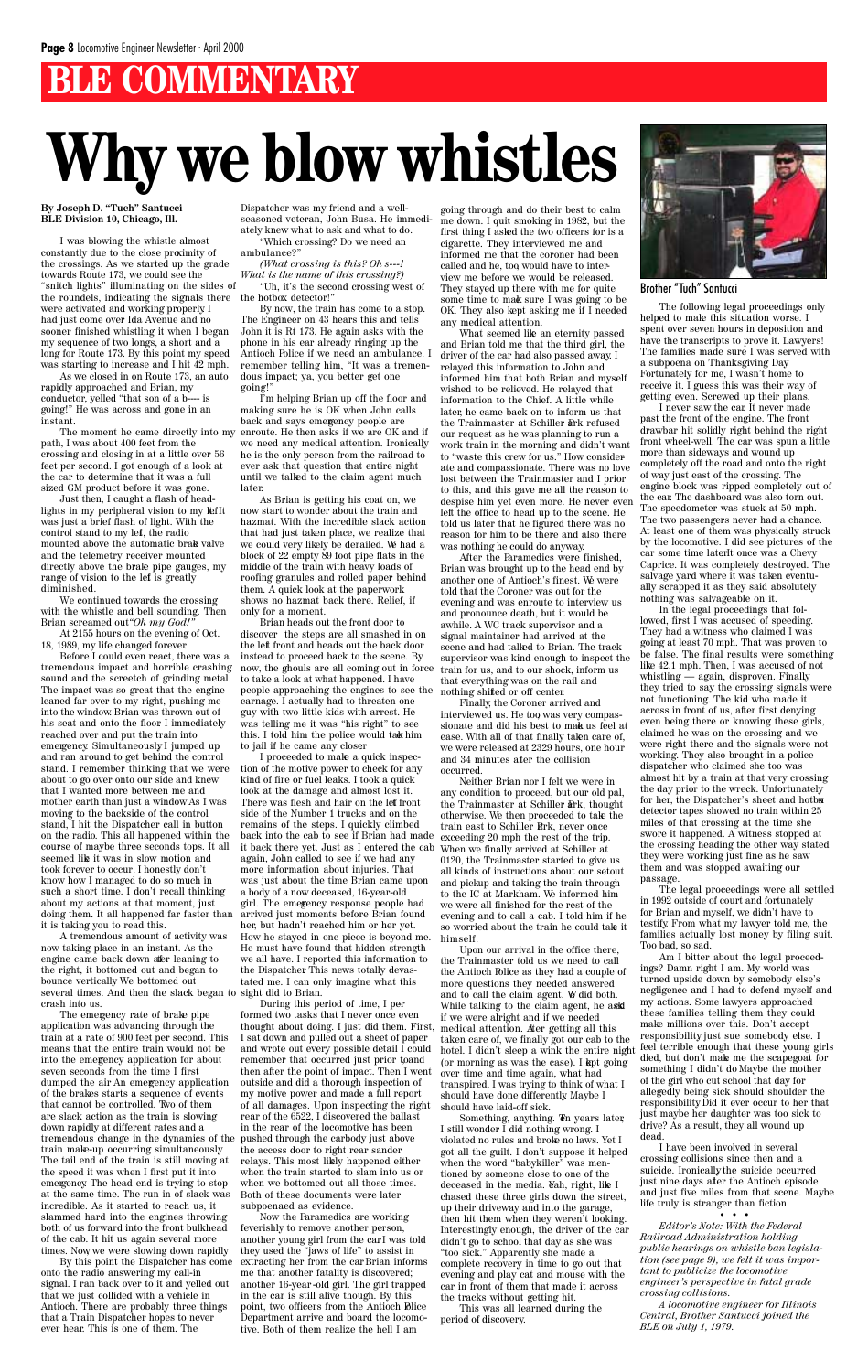Federal Railroad Administrator Jolene M. Molitoris announced on April 3 a series of public hearings were held on proposed rulemaking and draft environmental impact statement (DEIS) concerning the use of locomotive train horns at highway-rail grade crossings.

This hearing gave the public an opportunity to provide oral presentations on the Federal Railroad Administration's (FRA) notice of proposed rulemaking (NPRM) and DEIS.

There were four scheduled public hearings in Illinois and Ohio: April 25 at Lyons Township High School; April 26 at the Field Museum of Natural History in Chicago; April 27 at the Federal Aviation Administration Building in Des Plaines, Ill.; and May 1 at Baldwin-Wallace College in Berea, Ohio.

The agency also held public hearings in California, the District of Columbia, Florida, Massachusetts, Wisconsin, Indiana, and Oregon.

The rule, proposed in January by the U.S. De-

partment of Transportation's FRA, was written in response to a law enacted by Congress in 1994 requiring train horns be sounded when a train approaches and enters a public highway-rail grade crossing unless certain exceptions are met.

Congress gave FRA the authority to exempt categories of rail operations or categories of highway rail grade

crossing if there is not a significant risk of death or personal injury, the use of the horn is impractical, or supplementary measures fully compensate for the absence of the warning provided by the horn.

The proposed rule describes the safety measures that a community may employ to fully compensate for the absence of the warning provided by the horn and establish a quiet zone. These measures include the use of four quadrant gates, channelization devices or crossing closures at highway-rail crossings



## **Crew watches in 'helpless horror'**

train say they watched in helpless horror as a school bus sped toward a cross-

ing in the seconds before it was struck by the train's locomotive.

The accident happened the morning of March 28 in Tennga, Ga., just north of the Tennessee-Georgia state line. Three children were killed and five others injured, in-

Two crew members on a freight crossing, said Ken Suydam, investigator in charge for the National Transportation Safety Board.

cluding the bus driver. Two children remained in critical condition on April 1, according to a wire service report.

The engineer and conductor on the CSX train said they watched helplessly as the bus sped toward the railroad

"Both saw the bus approaching at a rapid rate of speed and expressed concern to each other as to whether the bus would stop," he said at a news conference.

Investigators said the school bus did not stop at the rail crossing, but that drivers cannot adequately

see an approaching train at that crossing. .

"We've come to the preliminary conclusion that the bus did not stop at the crossing prior to entering it," Suydam said.

Investigators also said that the horn on CSX train sounded for at least eight continuous seconds before the collision. They said a radio was on inside the bus and there were several conversations taking place.

According to the Tennessee Highway Patrol report, school bus driver Rhonda Cloer failed to obey traffic signs posted at the railroad crossing and did not observe other warnings, such as the train's whistle blowing.

The manufacturer examined the bus' anti-lock braking system and reported it was working properly.

Cloer, released from a hospital on March 29, still refuses to be interviewed by authorities. Her 5-year-old daughter was on the bus and was one of the two children in critical condition.

> That included two spots on the CSX main line between L'Enfant Plaza and the Potomac, where the FRA test equipment found the gauge to be 58 inches  $-1$  1/2 inches too wide.  $\cdot$

> The train was traveling about 50 mph and first blew its whistle about 1,000 feet from the crossing and again continuously at 620 feet away, said NTSB investigator David Rayburn. The emergency brake was applied at 160 feet away.

> The impact ripped the body of the bus from its chassis and dragged it 100 yards. Three children and the driver were ejected, and four other children remained inside the bus.

> School buses are required by law to stop between 15 and 50 feet from railroad crossings.

> Authorities won't decide whether to file charges until they finish the investigation, which could take two more weeks, said Highway Patrol Lt. Mike Walker. •

# FRA gathers data on locomotive horn regulations  $\frac{1}{2}$  and  $\frac{1}{2}$  and  $\frac{1}{2}$  and  $\frac{1}{2}$  and  $\frac{1}{2}$  and  $\frac{1}{2}$  and  $\frac{1}{2}$  and  $\frac{1}{2}$  and  $\frac{1}{2}$  and  $\frac{1}{2}$  and  $\frac{1}{2}$  and  $\frac{1}{2}$  and  $\frac{1$

### Three students killed in school bus-train collision; NTSB investigates bus driver

## Management shake-up at CSX; Conway out, Snow in

tration and falling stock prices, Ronald CSX vice president responded, pledg-railroad's lines were deteriorating. J. Conway was ousted on April 11 after only nine months as president of CSX , the Philadelphia Inquirer reported. CSX and rival Norfolk Southern Corp. remain in the grip of service and safety problems — as well as plummeting stock prices — arising from their June 1 breakup of Conrail. Conway, formerly of Conrail, was removed by John W. Snow, chairman and chief executive officer of CSX Corp., who said yesterday that he had taken personal control of his \$10.8 billion company's rail unit. "It is time to accelerate the pace of change toward solving our problems," said Snow, who testified at federal regulatory hearings in Washington last month that he was "deeply concerned about the present state of the rail industry. It is plagued with instability."

In January, at a forum in Philadelphia, 300 shippers protested angrily

Bedeviled by rising customer frus-that breakup problems persisted. A on CSX tracks and that many of the



ing that CSX-Conrail breakup problems would be over by March 31.

"Three months from now, you are going to see a fundamentally different railroad. You're going to see increased velocity and the number of cars on line go down. You're going to see a bias in favor of action on our problems. We're going to get back to the fundamentals, back to Railroading 101," said Snow.

Conway's two closest associates — John P. Sammon and Gary Speigel left with him. "They were so closely identified with Ron they decided to leave," Snow said. Two former Conrail executives were promoted in the reshuffling, but the top players promoted in the April 11 shake-up are all CSX veterans.

The announcement came one week after *The Washington Post* reported that a draft Federal Railroad Administration report found poor maintenance

Sources, however, said the report had nothing to do with the Conway departure. Conway's colleagues at CSX pointed out that he had recognized the problem months ago, had fired several managers in the engineering department, and had increased the budget to repair track. A colleague noted that track does not deteriorate within a short time, and Conway had been president for only nine months.

The FRA found deteriorating track conditions on many areas of the CSX Transportation rail system, including lines used by passenger trains..

The FRA began the two-week system-wide track audit on Feb. 22 because of a 60 percent increase over five years in track-caused accidents on the 22,700-mile system.

Among other defects, the agency's track inspection car found two areas where the gauge wide enough to risk

derailments on the line used by Amtrak, Virginia Railway Express and all northsouth CSX freight trains between the VRE L'Enfant Plaza station and the Potomac River bridge. The defects were repaired immediately after they were found.

The width between rails is supposed to be 56 1/2 inches. The inspection found numerous spots around the CSX system where the gauge was spread one inch to 1 1/2 inches too wide.

or photo enforcement to deter violators. The rule also proposes an upper volume limit for train horns.

Since the late 1800s, the sounding of horns or whistles in advance of grade crossings has been used as a universal safety precaution by railroads. Whistles were initially used to alert livestock on the track and to warn horse-drawn carriages and then automobiles at crossings.

The manner in which horns have been sounded at crossings (two longs, one short and one long) was standardized in 1938 and the operating practices associated with the sounding of whistles or horns were codified into railroad rule books. Today, audible warning devices are used primarily to warn motorists and for emergency situations. Most states have statutes or regulations requiring that trains provide an audible warning on approach to public highwayrail grade crossings. •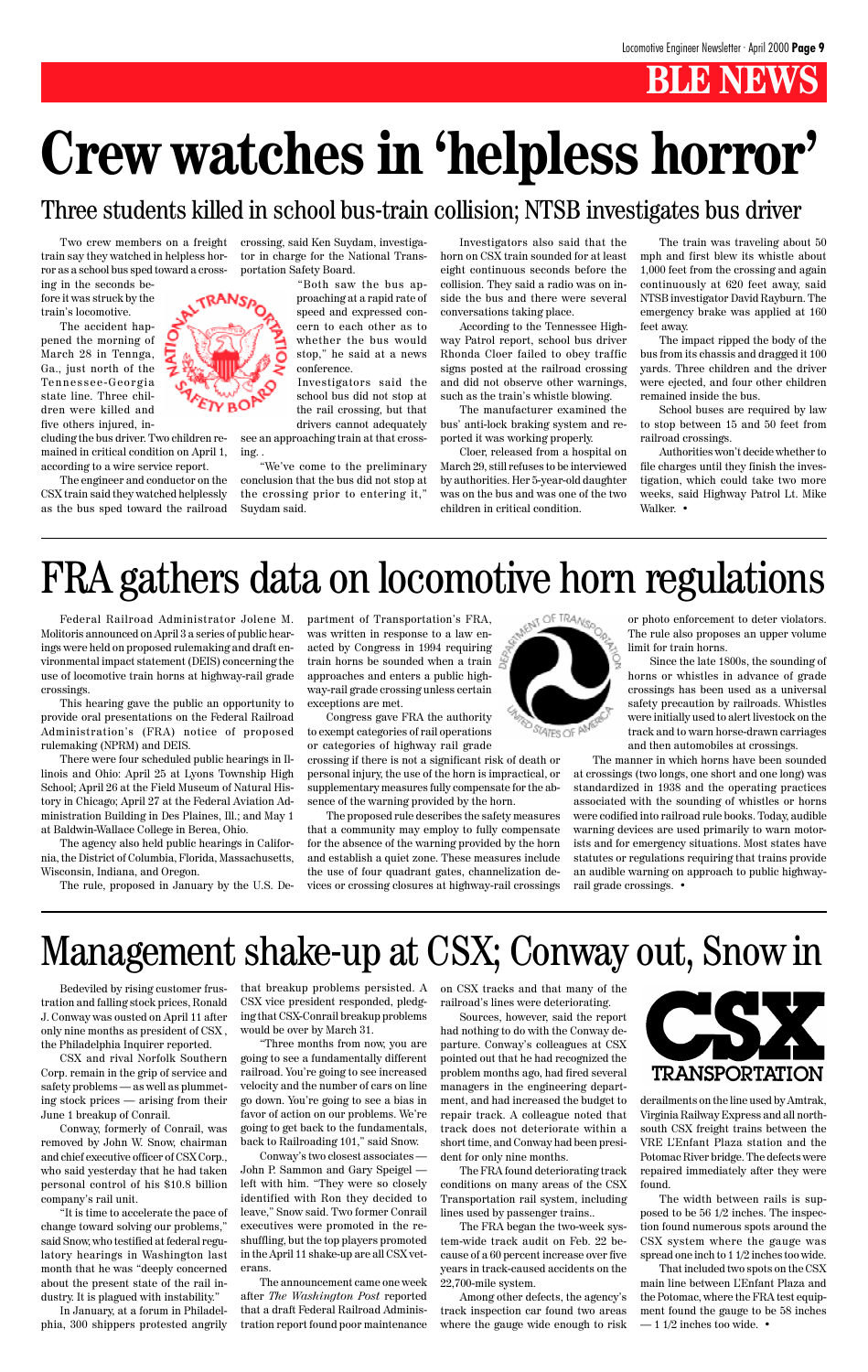Contract negotiations between the International Brotherhood of Teamsters and Overnite Transportation resumed on April 4, 5 and 6, making it a very busy month for the Teamsters. The unfair labor practices strike is entering its 26th week and is still going strong.

The strike against Overnite, a subsidiary of Union Pacific began on Oct. 24, 1999. It started in Memphis, Tenn., and quickly spread to 140 terminals in 39 states.

Overnite's labor law violations are now legendary. More than 1,000 charges against the company have been filed with the National Labor Relations Board, resulting in millions of dollars in restitution for Overnite workers whose rights were violated.

Teamsters began a comprehensive

advertising campaign to inform the general public about its struggle with Overnite.

Television and radio commercials

started running, newspaper ads started running, a subpoena was delivered to Overnite CEO Suggs for a hearing in Memphis on Overnite unlawful conduct, and the terminal managers were challenged to sign a pledge to obey the law.

Teamster President James P. Hoffa said, "Overnite has forced us to escalate to a new level in our campaign of support for the courageous workers on strike against its unfair labor practices. The Teamsters will spare no resource in our campaign to civilize Overnite."

The advertising campaign will have three prongs — radio, television, and print ads in major markets around the country — all designed to bring Overnite (and its parent company, Union Pacific) to its senses.

Also this month, dozens of Teamsters members, led by John Murphy, International Teamster Vice President and National Director of Organizing, delivered a subpoena to Leo H. Suggs, Overnite's CEO, at Overnite Transportation Company's headquarters in Richmond, Virginia.

Suggs is being subpoenaed for a hearing on a complaint issued by the National Labor Relations Board (NLRB). The hearing is scheduled for May 8, 2000, in Memphis, Tenn. The hearing is a consolidation of 25 individual charges and will focus on the unlawful firing of Overnite workers and union members Terry Holcomb, Sam Powell, Kenny Hill, Fred Clark, Kyle Medley, William Palmer, Charles Watkins, Autra Wilkerson, K. W. Wilbanks, Tony Brown, Wilford Hugh McCalla and Walter Jones.

In its efforts to make Overnite stop its labor law violations, the Teamsters are now trying a bottom to top approach. Overnite workers and local Teamster leaders delivered an "Overnite Pledge to Obey the Law" to managers at Overnite terminals nationwide.

"This is a simple request," declared

John Murphy, International Teamster Vice President and National Director of Organizing. "If we can't get the bosses at Overnite's headquarters to obey the law, hopefully, we can get the lowerlevel Overnite managers across the country to agree to honor federal laws designed to protect America's working families."

The form that Overnite terminal managers were asked to sign states: "Overnite Pledge to Obey the Law: I, the undersigned Terminal Manager for Overnite Transportation Company, do hereby solemnly swear that I will faithfully obey and uphold all laws pertaining to the rights of Overnite workers." To date, not one single terminal manager has agreed to sign the statement.

Finally, the Teamsters are planning an action at Bed, Bath & Beyond locations across the country on April 29. BB&B is a major freight customer of Overnite. •

Following four days of hearings, the Surface Transportation Board announced on March 17 that it was placing a 15-month moratorium on all rail mergers, effectively halting the proposed Burlington Northern Santa Fe-Canadian National combination for more than a year.

Just hours after the Board issued the ruling, BNSF and CN filed petitions with the STB requesting it overturn the moratorium, and also announced they would go to court to force the STB to overturn its decision. On March 31, BNSF filed a lawsuit in the U.S. Court of Appeals for the District of Columbia Circuit to stay the STB order, and on April 12, CN did the same.

The Brotherhood of Locomotive Engineers endorsed the proposed merger after securing landmark job protections and other benefits for its members.

In placing the 15 month freeze on all rail mergers, the Board stated part of its intent was to prevent another round of large rail mergers that could have occurred in response to the \$6 billion BNSF-CN combination, causing instability throughout the industry.

"The Board noted that the railroad industry has consolidated aggressively in recent years, with only six large railroads remaining in the United States and Canada," the Board stated in its March 17 ruling.

"But merger implementation has not typically gone smoothly, and indeed the railroad industry and the shipping public have not yet fully recovered from the service disruptions associated with the previous round of mergers.

"Additionally, the testimony at the hearing confirmed the Board's perception that a BNSF/CN combination would more than likely instigate, in the very near future, responsive mergers involving each of the other four large railroads."

Senators welcomed the moratorium at a hearing of the Senate Commerce subcommittee on surface transportation.

"As the railroads have become larger, the mergers have become more complex and difficult," said Senate Majority Leader Trent Lott (R-MS) in a wire service report. "In the short term, it appears to me that it has drained financial resources from the railroads and... eroded service gains and efficiencies at various points."

CN's President Paul Tellier reacted angrily to the ruling, calling it unlawful and unfair.

"The STB's decision is not only unauthorized by Congress, it is also a de facto amendment... of the STB's regulations, applied retroactively to prevent the filing of the CN/BNSF application and a subsequent decision on the merits by the STB," Tellier said. "The decision's illegality is compounded by its blatant unfairness."

Robert D. Krebs, BNSF chairman and chief executive said: "If Chairwoman Morgan's radical decision stands, the effect would be something unheard of in any industry.

"For a period of 15 months, industry participants will be denied the opportunity to realize service and efficiency improvements that a carefully conceived and well-executed combination can provide shippers, shareholders, employees and the public," Krebs concluded.

The March 17 decision by the board was cheered by other railroads and by many shippers.

"In our view, (the) decision was made in the best interest of the railroad industry," Union Pacific Railroad said in a statement issued shortly after the decision was issued. "The STB decision takes a big step towards stabilizing the industry. UP plans to actively participate in the rule-making proceeding."

Ed Emmett, president of the National Industrial Transportation League, which represents major shippers, said his reaction was one more of disappointment and puzzlement. "This decision appears to have been made more out of confusion, not of purpose."

A former Interstate Commerce Commission member, Emmett said the rule-making could have been carried out simultaneously with consideration of the merger. "The STB is always accused of not taking the side of shippers, and I think the agency and some observers may wrap this in the mantle of a shipper friendly decision, when in fact it was done more because of the other Class 1 railroads," he said. •

## **Teamster strike going strong in 26th week**

## **STB puts the brakes on BNSF-CN merger**

### Tellier, Krebs file lawsuits to overturn 15-month moratorium on large rail mergers

A judge who fined Burlington Northern Santa Fe Corp. \$10 million for presenting what he called "false, concocted" evidence in a wrongful death trial threw out the penalty and removed himself from the case on March 26, the *Fort Worth Star-Telegram* reported.

Texas State District Judge Bob McGrath said his sanctions were premature because they were announced without a hearing.

McGrath imposed the fine on March 14 after concluding that BNSF misrepresented a distant signal that was shown to the jury.

The family of BNSF engineer Randy Mann sued the railroad after he died in the February 1993 collision of two trains in Enid, Okla. Mann's family contends that he operated past a broken signal on a foggy night, leading to the fatal collision.

The railroad says the broken signal was too far away to have caused the wreck.

In addition to the \$10 million fine, McGrath ordered BNSF to pay \$210,000 for the plaintiffs' court costs and attorney fees and fined railroad attorney Doug Poole \$10,000 for saying that the company did nothing wrong.

The March 26 order, however, canceled the disciplinary action against attorneys.

The attorney for Mann's family said they won't give up. "We're not going to let the railroad off the hook."

The case was not immediately reassigned. It was unclear when a new trial will begin.

The disputed evidence is a dark wooden post with a metal signal box attached near the top.

Judge McGrath said that the exhibit the railroad presented in court was not

typical of the original signal, that the company put it together from separate pieces without telling the court and that a company official wiped a shiny surface clean before the jury saw the evidence.

The railroad maintains that it neither fabricated nor tampered with evidence.

Intentionally tampering with or fabricating physical evidence is a crime.

The \$10 million was to have been split evenly between Mann's family and the Texas Center for Legal Ethics. •

## BNSF fined \$10 million for falsifying evidence; ruling overturned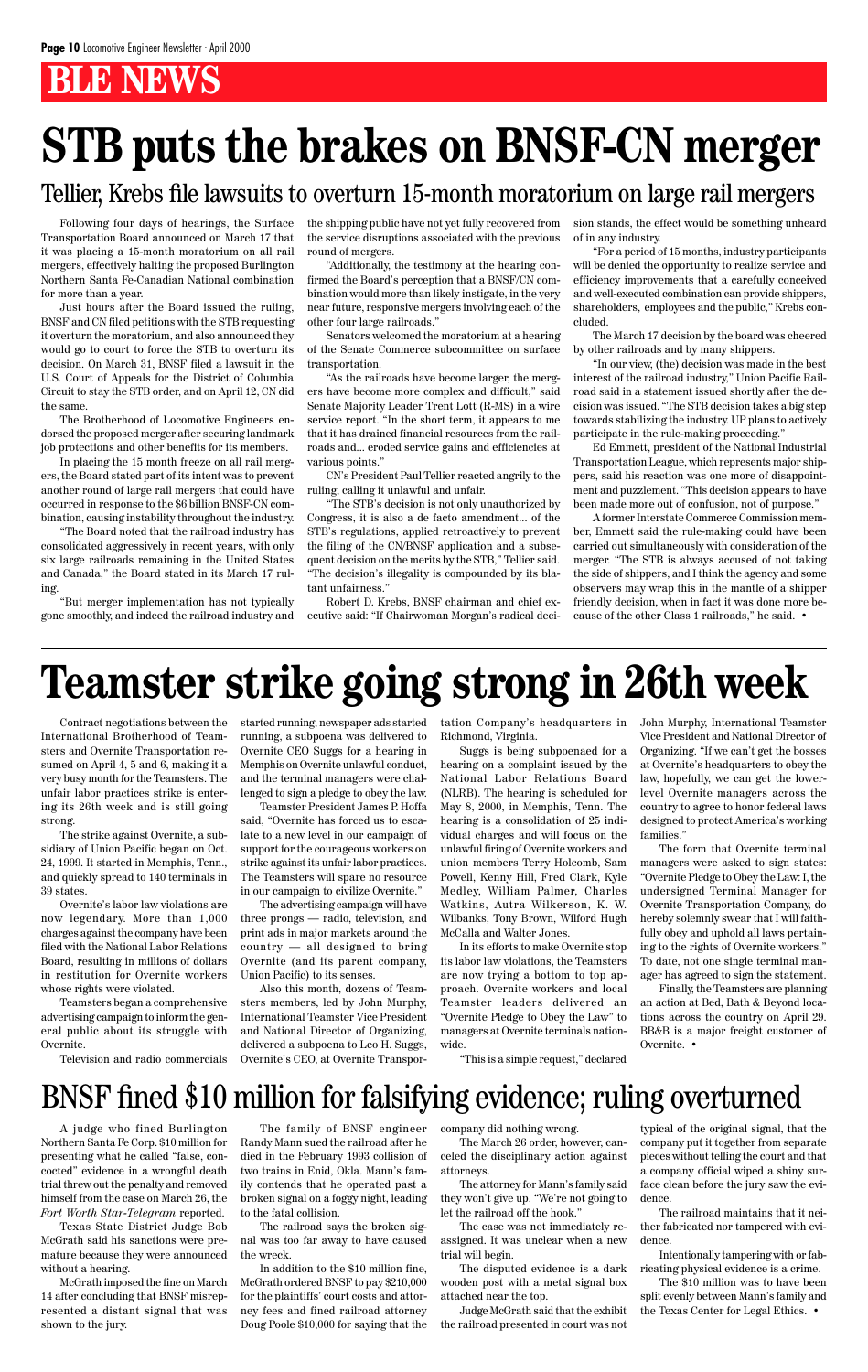

"Safety isn't going to change in Pocatello until the morale changes," Brown said.

Dean Simpson, representative of the TCU-Carmen's division, said that after a recent accident the workers he represents were intimidated and "asked" to sign "letters of compliance," pledging they would personally take responsibility for avoiding injury. He said his members fear retribution if they sign such a letter and later get injured.

In the hopes of producing consensus among all parties, which historically has been required in order for Congress to enact changes to the Railroad Retirement system, Congressman Oberstar proposed the changes to the draft railroad retirement legislation that is being lobbied on Capitol Hill.

Congressman Oberstar proposed to amend the draft legislation to provide for:

1) an actuarially reduced pension for those who wish to retire at ages 58 and 59, similar to the actuarially reduced pension for those who currently retire at ages 60 and 61;

2) GA 46000 insurance coverage for those who take a reduced pension at 58 and 59; and

3) spousal eligibility at the earlier age.

BLE President Edward Dubroski strongly condemned the AAR's rejection of the compromise proposal. "We deeply appreciate Congressman Oberstar's efforts to improve our pension benefits, which still would have treated the industry very generously," Dubroski said. "I'm outraged that the carriers' greed in looting our pension fund will cost BLE members the opportunity to retire two years earlier."

The BLE expects the railroad retirement legislation to be introduced before the end of April or in early May.

> He also said that recent cutbacks in the car department have resulted in a shortage of carmen in Pocatello. UP has cut too many workers and those who remain are forced to work overtime in spite of high levels of fatigue.

> "They can't keep their minds on what they are trained to do," Simpson said. "What's more, the carrier seems to want us to be responsible but they don't want to be responsible for providing a safe work place for us."

> The last straw came when a locomotive engineer, who was recently cut back from engine service, was injured while working as a helper on a yard job.

He was given no refresher tour or subsequent training after working in engine service for several years. He lost all toes on his left foot in an accident. Under the UP Upgrade discipline policy, he was assessed with Level 5 discipline, or permanent dismissal. He received his notice of dismissal while recovering in the hospital.

Also given Level 5 discipline was another locomotive engineer and a switch foreman on the crew. The switch foreman and engineer have exemplary work records and have amassed a total of 50 combined years of service.

BLE Local Chairman Jim Lance

credits BLE District Mobilizer Scott Jordan for spearheading the idea of a rail labor union coalition.

"By working together, this group forced a meeting with the top superintendent of our service unit," Lance said. "Solidarity is a powerful tool for unions. We can accomplish so much more for our members by working collectively and standing united."

Crandall said he would answer all concerns and questions raised during the meeting. The unions said they expected results soon or would intensify the struggle to ensure safe working conditions for all union members. •

### Power of Many

#### Continued from Page 1

## Eight rail unions unite to battle UP harassment in Pocatello

The AFL-CIO warned that using the Tex Mex case as a basis for reconsideration of the Union Pacific case would severely damage the Board's credibility and impartiality.

into question," the AFL-CIO wrote.

Finally, the AFL-CIO expressed concern about the Board's credibility and impartiality if it grants UTU's motion for reconsideration in the Union Pacific case.

"We conclude with the following observation, again concerning the Board's credibility and impartiality. The Board issued its Texas Mexican determination and dismissal on the precise date that the Board itself prescribed last December for the Panel to issue its Union Pacific determination. If the Board believed that its consideration of Texas Mexican had bearing on the Panel's consideration of Union Pacific

"It is inconceivable that the Board would risk issuance of doctrinally incompatible decisions on the very same day. For the Board to declare now that this occurred — which it did not — would expose the Board to a deserved loss of confidence by the regu-— a case with a notably high public profile and in-to the NMB is available on the BLE website in PDF

lated community, and would even call its competence volving great stakes for both union parties and the format at: http://www.ble.org/aflcio0327.pdf.

carrier — surely the Board would have either issued Texas Mexican earlier or alerted the Panel to that case so that its decision could conform with most current Board law… And, even if, as UTU contends, the Board's adoption of the Panel's determination and dismissal of UTU's application were decisions legally distinct from the Panel's action, it is just as inconceivable that the Board itself would render simultaneous contradictory decisions within 24 hours of each other, and it would be just as injurious to its integrity and standing for the Board now to declare that it did."

A complete copy of the AFL-CIO's March 27 brief

#### AFL-CIO

Continued from Page 1

## Reconsideration of UP case would wreck NMB credibility

#### Compromise Continued from Page 1

## **NEWS BRIEFS**

ST. PAUL, Minn. — A St. Paul federal judge has ruled that Burlington Northern Santa Fe Railway Co. has first rights to use the letters "BNSF" as its identifying trademark and has denied BLE Member William Purdy's claim to the mark for his website, the *St. Paul Pioneer Planet* reported.

U.S. Judge Donovan Frank stated that while Purdy, a retired BNSF engineer and member of BLE Division 27 (St. Cloud, Minn.), has made some use of the call letters "BNSF" since 1993, the railroad has maintained continuous use of them since its merger in 1994. He also noted that a Texas federal judge ordered the U.S. Patent and Trademark Office to cancel Purdy's federal registration of BNSF.

The railroad alleges Purdy, a railroad safety activist and Burlington Northern critic, accidentally received an e-mail message because of ongoing confusion about the web addresses. The railroad argues that letting Purdy publish the e-mail message on his website would irreparably harm the railroad and its employees, disclosing highly private information.

Purdy was not shut out in the ruling by U.S. District Judge Donovan Frank, however. In an unusual clash of privacy rights and freedom of speech, Purdy is free to publish the salary information with job descriptions he received, but not names of jobholders.

#### • • •

CARBONDALE, Kan. — An Amtrak train heading for Los Angeles derailed before dawn on March 15 alongside a cornfield, injuring 29 passengers — one critically, a wire service reported.

Sixteen cars of the Chicago-to-Los Angeles train carrying 140 passengers and 15 crew members went off the track shortly after 2 a.m. near Carbondale, about 15 miles south of Topeka in eastern Kansas. One passenger remained hospitalized in critical condition. The others were treated and released.

The cause of the derailment was not immediately known, and personnel from the NTSB were at the scene within five hours.

#### • • •

WASHINGTON — A poll commissioned by the AFL-CIO finds nearly half of working women — 46 percent work a different shift than their significant other, sometimes by choice. The labor federation released on March 9 the Jan. 6-11 telephone survey of 765 working women over age 18.

The poll is part of the AFL-CIO's effort to keep tabs on the priorities of working Americans and mobilize them to vote in this fall's elections.

The poll found that working women share some concerns men have raised in other surveys, including improved health care and retirement security. But women also highly ranked better equal pay laws, improved child care, and expanded family and medical leave laws that guarantee paid time off.

Karen Nussbaum, director of the AFL-CIO's working women's department, said those concerns seem to be "directly related to the strains of balancing their work and family." The AFL-CIO survey was conducted by pollsters Lake Snell Perry and Associates Inc. and has a margin of error rate of plus or minus 3.5 percentage points.

#### • • •

WASHINGTON — As new executive compensation figures are revealed this month, the updated AFL-CIO Executive PayWatch website (www.paywatch.org) gives visitors the tools they need to get the real scoop on CEO pay, including 10 shocking examples of CEO pay at major global corporations that are driving down living standards for workers around the globe.

The expanded website will also allow visitors to compare their pay to updated CEO pay figures at 1,500 companies as proxies are filed.

CEO pay is growing faster than all major economic indicators — up 23%, according to the *New York Times*. The average CEO of a major US corporation made \$11.9 million in 1999, 476 times what the average blue-collar American worker made. That's up from 42 times more in 1980, and 85 times more in 1990.

U.S. CEO pay dwarfs foreign CEO pay. German CEOs make 13 times more than the average German manufacturing employee. In Japan, the CEO-toworker pay ratio is just 11-to-1.

"What looks excessive in the context of U.S. workers is truly outrageous when viewed globally," said AFL-CIO Secretary Treasurer Richard Trumka. "The global economy is not working for working families when boards of directors hand U.S. CEOs tens of millions of dollars while paying the people who actually do the work less than ten dollars a day." •